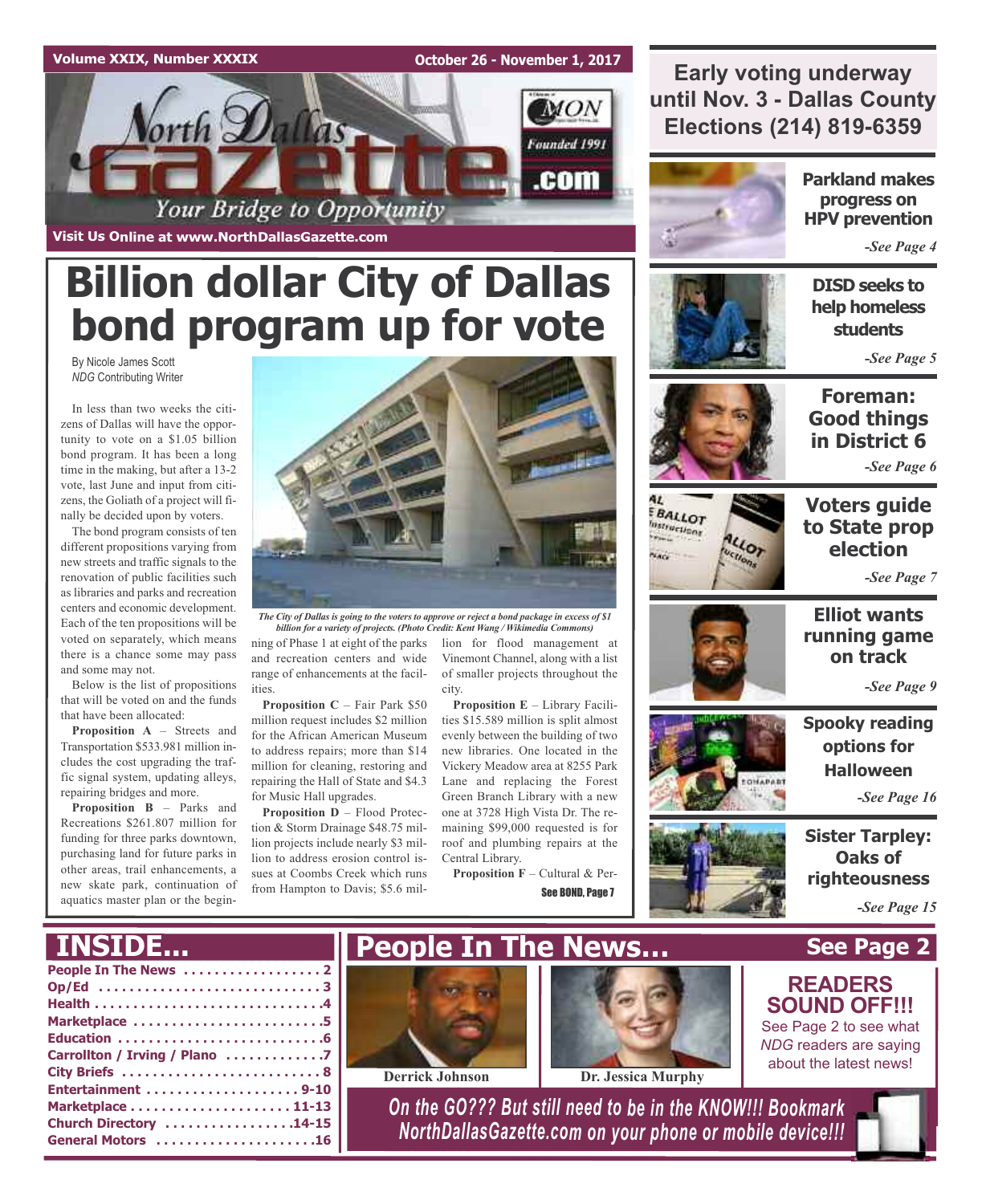### **People in the News www.NorthDallasGazette.com**

## **Derrick Johnson**

(PRNewswire) The National Association for the Advancement of Colored People (NAACP), America's largest and original legacy civil rights organization, has unanimously elected Derrick Johnson president & CEO, it was announced today. Johnson, 49, has served as interim president and CEO since July of this year.

A Detroit native now residing in Jackson, Mississippi, Mr. Johnson, who was also elected vice-chairman of the Board of Directors in February of this year,



is a longtime member, leader and a respected veteran activist who will be tasked with guiding the NAACP through a period of tremendous challenge and opportunity at a key point in

its 108-year history. The NAACP has undergone transitions in leadership this year as it re-envisions itself to take on a tumultuous and contentious social and political climate. He will have a three-year term.

"In his time serving as our interim president and CEO, Derrick has proven himself as the strong, decisive leader we need to guide us through both our internal transition, as well as a crucial moment in our nation's history. With new threats to communities of color emerging daily and attacks on our democracy, the NAACP must be more steadfast than ever before,

mobility and courage to help us meet that demand," said Leon Russell, Board Chairman of the NAACP. "As both a longtime member of the NAACP, and a veteran activist in his own right – having worked on the ground to advocate for the victims of Hurricane Katrina, along with championing countless other issues – Derrick also intimately understands the strengths of the Association, our challenges and the many obstacles facing black Americans of all generations today. I look forward to continuing to work with him in this new role," he added.

and Derrick has the vision,

Mr. Johnson has an extensive history and career legacy of dedicated civil rights activism. He formerly served as state president of the Mississippi State Conference of the NAACP, where he successfully spearheaded campaigns for voting rights, worker's rights and equitable education, and he additionally is the founder and executive director of One Voice, Inc., a Jackson-based non-profit organization conceived in the wake of Hurricanes Katrina and Rita to enhance the quality of life for African Americans through civic engagement training and initiatives.

Having earned a solid educational foundation, Mr. Johnson attended historically black Tougaloo College of Mississippi, before going on to earn his Juris Doctorate degree from the South Texas College of Law in Houston. He was later awarded fellowships from the Congressional Black Caucus Foundation, the George Washington University School of Political Management and the Massachusetts Institute of Technology (MIT). He proudly serves on the board of directors of both the Congressional Black Caucus Institute and the Mary Reynolds Babcock Foundation.

# **Dr. Jessica Murphy**

Dr. Jessica C. Murphy, associate professor of literary studies at UT Dallas, assumed the role of dean of Undergraduate Education on Sept.1.

Murphy also serves as codirector of the Quality Enhancement Plan (OEP) — a UT Dallas initiative aimed at boosting first-year students' engagement and academic success. She said the yearlong process introduced her to many departments, faculty and staff across campus, which helped her think in a more global way about building upon and improving programs and the



quality of student learning. "I enjoyed the time I spent working on the QEP because it gave me an opportunity to meet and collaborate with many schools and departments across campus," Murphy said. "We have so many wonderful programs, and I want to think about how we can leverage them to serve our burgeoning student body."

She also wants to take a critical look at any gaps that may exist for undergraduate student success and how they can be filled to improve both academic performance and quality of life.

"Our student body is so diverse, and they have a variety of different goals, talents and needs," Murphy said. "There is no one answer for everyone, but that's what appeals to me about this position. There are so many ways we can serve undergraduates, and we can

and enslaved as Chloe Ayling, Maria Adams. Maybe show their traders in captivity. Irish slaves out numbered any other and were said to be treated the worst of all slaves sold. The forgotten "White" Slaves. King James started sending Irish slaves to the New World. The first

work to bridge gaps. I'm also excited to look at continually assessing and adjusting what we provide to students because each new class will have different and unique needs."

Murphy, a first-generation college student, received her undergraduate degree in philosophy from Hunter College, the City University of New York, in her hometown of New York City. She began her teaching career in UT Dallas' School of Arts and Humanities in 2009, after completing her PhD at the University of California, Santa Barbara. She quickly distinguished herself as a compelling and passionate teacher who employs both conventional and new technologies in her instruction of early modern English literature.

Murphy approaches her classroom teaching by creating learning environments that value individual points of view. She also likes to encourage everyone to be part of what she calls a "learning community." Those efforts led to her winning a University of Texas System Regents' Outstanding Teaching Award in 2013. The annual award recognizes faculty members across all UT System academic and health institutions who demonstrate extraordinary classroom performance and innovation in undergraduate instruction.

In discussing Murphy's appointment, Dr. Inga Musselman, interim provost, noted, "we saw her willingness and ability to communicate and collaborate with people all across campus during the QEP process. Dr. Murphy worked very well not only with Academic Affairs but also with Student Affairs. She has been involved with some major UT System initiatives."

Murphy spearheaded a campus-based project to en-

### See MURPHY, page 3

# **NDG Readers Sound Off...**

**Dr. Freddie Haynes appointed to Dallas task force on removing Confederate monuments**

Ok why in the world do you not replace the names with those who fought against slavery, protected slaves or were slave,. Joshua R Giddings, John Hauley, Marvin Pond, Ellen Graft, Harriet Tubman (remember her), Lincoln, General David Hunter, General David hunter. Put either President Lincoln or one of the Major General John C Fremont towering over African Chiefs or the mon-



ument of Robert E Lee surrendering with slaves from the 1st Black So. Carolina Regiment around him, as also the other statues.

Maybe some of the other thousands of different nationality slaves like Irish, Chinese. How about some current kidnapped was in the amazon in 1612, seven years before the first African slaves arrived. They were one of the 1st Genocide correct. Is the Confederacy and the Union fighting for and

against slaves the same as is the fighting of abortions for and against the lives of Babies. They believe they are right for or against.

All these lives matter. Show history as it is not one sided not left or right. *-- Joe Everett*

**To share your opinion visit NorthDallasGazette.com**



*2 | October 26 - November 1, 2017 | North Dallas Gazette*

*For the 411 in the community, go to www.northdallasgazette.com*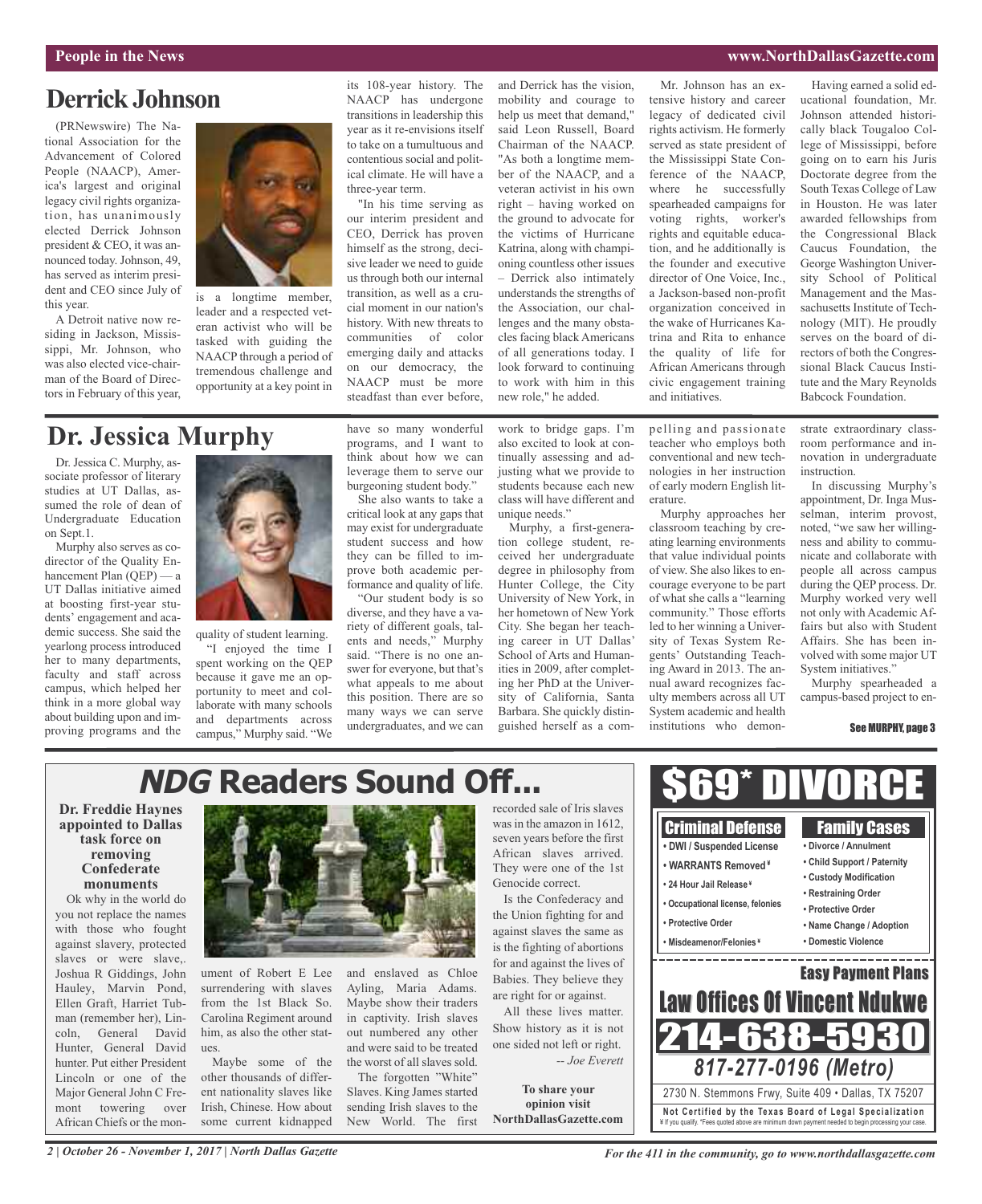### **www.NorthDallasGazette.com Op-Ed**



P.O. Box 763866 - Dallas, Texas 75376-3866 Phone: 972-432-5219 - Fax: 972-509-9058

*"Do what you say you are going to do ... when you say you are going to do it."*

**Publisher's Office:** publisher@northdallasgazette.com

**Sales Department:** marketing@northdallasgazette.com 972-509-9049

**Editorial Department:** editor@northdallasgazette.com

### **Online:**

www.NorthDallasGazette.com www.twitter.com/NDGEditor www.facebook.com/NorthDallasGazette www.pinterest.com/NDallasGazette www.instagram.com/NorthDallasGazette

# STAFF

**Chairman Emeritus** *Jim Bochum 1933 – 2009*

**Editor** *Ruth Ferguson*

**Religious/ Marketing Editor**

**Senior Columnist** *Ed Gray* **Contributing Writers** *Joe Farkus Jackie Hardy Dwain Price Terri Schlichenmeyer Nicole Scott David Wilfong* **Production** *David Wilfong*

*Shirley Demus Tarpley ("Sister Tarpley")* **Published By**

*Minority Opportunity News, Inc.*

**Web Master** *Todd Jones*

**Special Projects Manager** *Edward Dewayne "Preacher Boy"Gibson, Jr.*

**Community Marketing** *Anna Wilson Nadina Davis*





*in July 1991, by Mr.Jim Bochum and Mr.Thurman R. Jones. North Dallas Gazette is a wholly owned subsidairy of Minority Opportunity News, Inc.*

# **Did the FBI just declare war on black people?**

Loving Your Blackness Could Make You <sup>a</sup> Target of the FBI

By Julianne Malveaux NNPA Columnist

While White men are beating Black men on the streets of Charlottesville, Virginia, while a "lone" White wolf is shooting people from the Mandalay Bay Hotel, and while the word "terrorist" is hardly used to describe these men, the Federal Bureau of Investigation (FBI), under the leadership of the racist Attorney General Jeff Beauregard Sessions, has thought up a new way to oppress Black people. Despite the fact that there

is no evidence of an organized "movement," the FBI has described Black people that have rallied for racial equality and criminal justice reform as "Black Identity Extremists," who pose a domestic terrorist threat to police officers.

Hold up! We have seen domestic terror threats, though there are those of limited intelligence, who cannot fathom them.

The man who shot up an Orlando, Florida nightclub was a domestic terrorist. Dylan Roof, who worshipped with the parishioners at Emanuel African Methodist Episcopal Church in Charleston, S.C. then murdered nine of them, was a domestic terrorist so highly regarded by law enforcement, that they bought him a meal from Burger King.

The man I will not mention in Las Vegas was a domestic terrorist, but the FBI is manufacturing evidence to focus on African Americans, who embrace our Black identity and social activism.

"Foreign Policy," the magazine and website that broke the story of this new classification of "woke" Black people, shared the FBI document online that links Black identity with ex-



tremism and threats to police officers. The document mentions Black Lives Matter, although the connection between Black Lives Matter and anti-police violence has not been established. For the FBI to identify "Black Identity Extremists" (BIE) as domestic terrorists is to declare war on Black people. After all, what does it mean to be a "Black Identity Extremist?" Does it mean we love our Blackness and refuse to back down when we are attacked?

Does it mean that we

*Why is this embrace of Blackness so frightening to melanin-deficient people? They prefer us silent, docile, grateful and acquiescent. They demand no such acquiescence from their melanin-impaired friends, who gleefully walk through civilized streets of places like Charlottesville and parry racist chants like "You will not replace us, Jews will not replace us!"*

revel in our identity and use every available platform (thank you, Colin Kaepernick) to lift our voices up against injustice?

Why is this embrace of Blackness so frightening to melanin-deficient people? They prefer us silent, docile, grateful and acquiescent. They demand no such acquiescence from their melanin-impaired friends, who gleefully walk through civilized streets of places like Charlottesville and parry racist chants like "You will not replace us, Jews will not replace us!" That's domestic terrorism, Beauregard. Call it like it is, instead of inventing a Black movement that does not exist.

Andrew Cohen wrote

about the FBI report for the Brennan Center for Justice at New York University and said that "there is no "BIE movement," because it only exists in the barren minds of those within the Trump Administration that want you to believe that there is some sinister, Black force out there bent on attacking police officers.

No journalists or academics have discovered and chronicled such a movement or its leaders. No such leaders have come forward to say they are a part of such a movement. No one has killed a cop in the name of such a movement. The only citations to the movement, Foreign Policy tells us, come from "internal law enforcement writings made over the past two months." Journalist Sam Fulwood III, writing for the Center

for American Progress Action Fund news site

ThinkProgress.com, describes the FBI report as an "ominous siren call coinciding with President Donald Trump's penchant for stoking racial divisions in the country." He says that "the administration views criminalizing communities of color as a way to shield po-

> voters." We've walked down this path before. We can start with Marcus Garvey, who dared to dream of Black independence and paid a horrible price for it. Fast forward to the Nation of Islam, the Black Panther Party, and so many others identified as "enemies of the state."

> lice from scrutiny and score points with a base of White

J. Edgar Hoover submitted a five-line request to get Dr. Martin Luther King, Jr.'s phone lines tapped, because he was an alleged Communist. Was Dr. King perceived as a "Black Identity Extremist," because he preached about economic justice for all "and" for the rights of Black people?

The FBI report said that the "Black Identity Extremist" movement began after a Ferguson, Missouri police officer unnecessarily killed Michael Brown.

Andrew Cohen noted that the FBI report listed six cases where so-called BIE perpetrators killed police officers. These cases were so isolated, that if these men had been White, they would have been classified, as Dylan Roof was, as mentally ill or troubled, and handed a Happy Meal from McDonald's. Instead, the FBI figured out another way to demonize Black people.

Meanwhile, according to *The Washington Post*, 180 Black people have been shot and killed by police, so far, this year. Six instances of BIE folks allegedly (do we know they are BIE, or just crazy) killing police officers is a pattern, but 173 Black folks being shot by police officers is what? Business as usual?

This so-called BIE nonsense is diabolically racist and pathologically creative. It suggests that any Black person, who has issues with so-called law enforcement is suspect. I stand with my people, who choose to protest ignorance, ugliness and nonsense. Those who embrace their Black identity are not terrorists; we are healthily self-confident. We are at risk, as we have always been, when injustice prevails.

*Julianne Malveaux is an author, economist and founder of Economic Education. Her latest book, "Are We Better Off? Race, Obama and Public Policy," is available to order at Amazon.com and at www.juliannemalveaux.com . Follow Dr. Malveaux on Twitter @drjlastword.*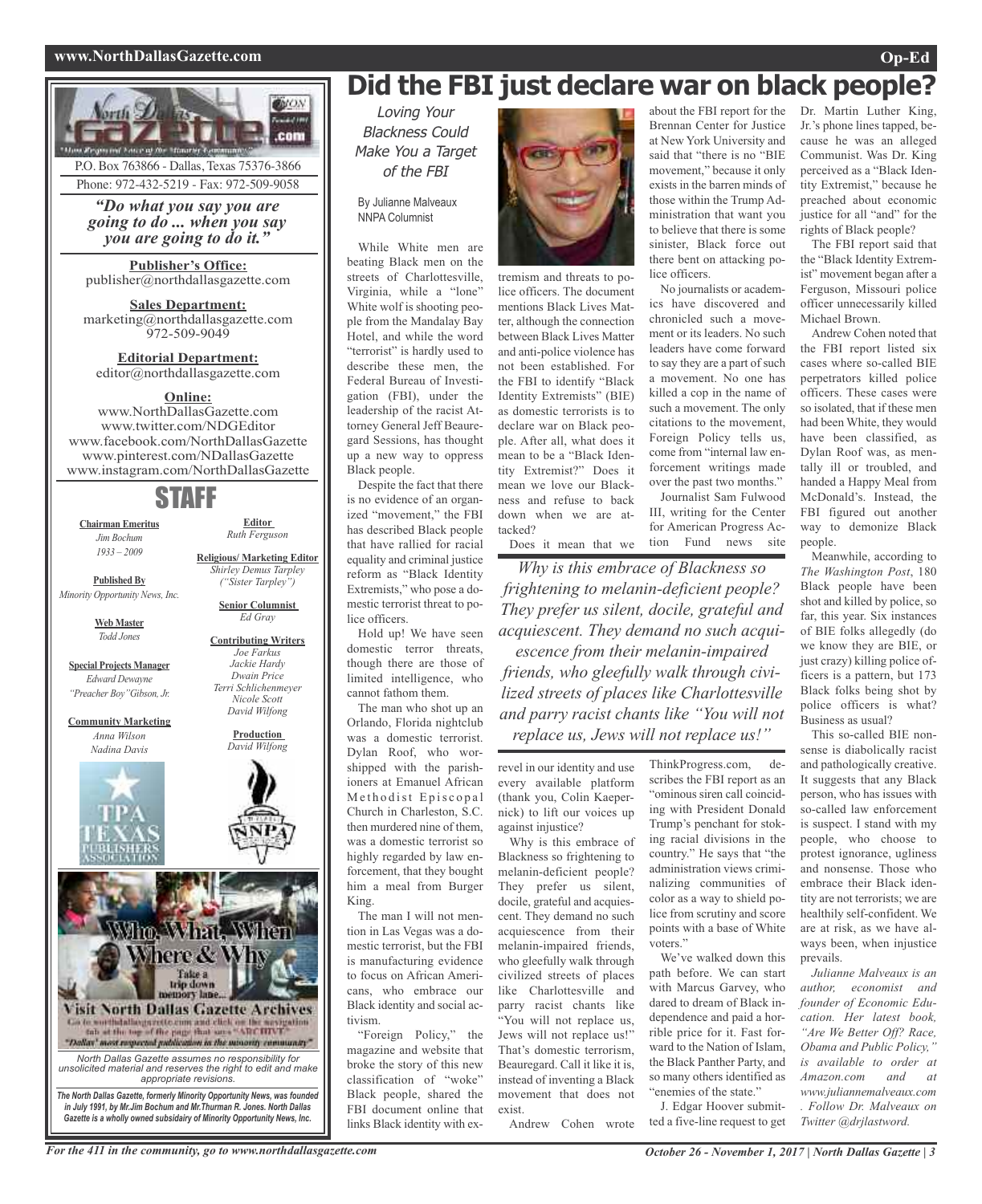### **Health www.NorthDallasGazette.com**

# **Parkland improves HPV vaccination rate in Dallas County**

Parents have the potential to prevent their child from developing cancers caused by the human papillomavirus (HPV) if they decide to give their child the HPV vaccine series at the recommended age. However, physicians at Parkland Health & Hospital System say that in Dallas County, as in the U.S., too few adolescents are getting vaccinated as recommended by the Centers for Disease Control and Prevention. The threedose series should be given on a schedule of 0, 1-2 and 6



11 through 12 years.

"Over the 10 years of vaccine availability in the U.S., national data show that par-

ents are hesitating, delaying or deciding not to vaccinate," said Sentayehu Kassa, MD, Senior Lead Staff Physician at Park-

land's Vickery Health Center. The U.S. is falling well short of the Healthy People 2020 goal of 80 percent series completion and many children go unprotected, she stated. *Patha S. Sahana / Flickr*

"For the Dallas community, delivery of this cancer prevention tool is particularly important because a large number of Dallas residents are newly-diagnosed with a HPV-related cancer each year," Dr. Kassa said. "For example, approximately 100 women are diagnosed with cervical cancer

(more than 10 percent of all cases in the state of Texas) and on average 60 men are diagnosed with head and neck, anal or penile cancer each year. Parkland's partnership with the Simmons Comprehensive Cancer Center enables high quality cancer care and delivery of cancer prevention services."

To understand how to optimize HPV vaccine delivery for the most vulnerable members of the Dallas community, Parkland began a research and quality improvement (QI) collaboration with the University of Texas Southwestern Medical Center in 2009. Current leaders of the project are Drs. Kassa and Jasmin Tiro, PhD, an Associate Professor in UT Southwestern's Department of Clinical Sciences. The goal was to increase the rate of HPV vaccination of eligible patients in order to reduce the incidence of pre-cancers and cancers linked to the HPV virus.

In 2009-2010, Dr. Tiro se-

### See HPV, Page 12

# **African Americans live shorter lives due to heart disease and stroke**

The average lifespan of African Americans is significantly shorter than white Americans, mostly because of heart disease and stroke, which contributed to more than two million years of life lost among African Americans between 1999 and 2010, according to a new scientific statement published in the American Heart Association's journal Circulation.

Heart disease is the leading killer for all Americans, but in African Americans, heart disease develops earlier and deaths from heart disease are higher than in white Americans. In recent years, the life expectancy of African Americans was 3.4 years shorter than that of whites (75.5 vs. 78.9 years, respectively), largely attributable to having a higher rate of heart attacks, sudden cardiac arrest, heart failure and strokes than white Americans.

While socioeconomic status is a major contributor to the greater burden of heart disease and stroke in African Americans, the statement notes that among the growing middle- and upper-class African American community, health outcomes are still poorer in African Americans, even when their socioeconomic status is comparable to white Americans.

Risk factors for heart dis-

ease and stroke, such as high blood pressure, obesity and diabetes, start earlier among African Americans. "It is vital that we start preventing disparities by reaching children and young adults with education about the importance of a healthy lifestyle for maintaining health. Young adulthood is a time when a lot of people drop out of the healthcare system. If there's no safety net of healthcare available that emphasizes preventive care, then these disparities in the onset of the risk factors are likely to persist," said Mercedes Carnethon, Ph.D., the writing group chair and associate professor of preventive medicine (epidemiology) at Northwestern University's Feinberg School of Medicine in Chicago, Illinois.

For example, according to the advisory,13.8 percent of African American children have high blood pressure, compared to 8.4 percent of white children. Studies have shown that having high blood pressure in youth makes it more likely that a person will have elevated blood pressure throughout their life. The Multi-Ethnic Study of Atherosclerosis (MESA) found that the relative risk of having high blood pressure that persists into older ages were 1.5 times higher in African Americans than in white

Americans through age 75. High blood pressure contributes to African Americans having more strokes and heart failure.

The statement also notes that obesity rates are higher among both African American children and adults compared to the white population. Twenty percent of African American children aged 2 to 19 years old are obese compared to 15 percent of white children. Among adults, 58 percent of African American women and 38 percent of men are obese, compared to 33 percent of white women and 34 percent of men.

In African Americans, cultural aspects present a challenge in reducing obesity. Multiple research studies have found that many African Americans have a cultural preference for having a larger body size, particularly for women. These attitudes among African Americans complicate the acknowledgement of awareness about obesity and willingness to engage in weight management programs.

People with fewer socioeconomic resources — less education, lower income have less healthy diets, may be less physically active and have poorer quality sleep, all of which lead to the early development of heart disease risk factors. This overabundance of adverse social and environmental factors are major contributors to the disparities. Approximately 26 percent of African Americans are living in poverty, compared with 15 percent in the overall population. The median family income for African American households is \$43,151 compared with \$66,632 in the U.S. population.

Another potential explanation for persistent disparities across the socioeconomic range in African Americans is unique sources of stress. "Although most people experience stress See HEART, Page 5



inquiries1909@gmail.com



·Special events ·Trade shows

Contact us at 214-540-6932 or

leasing@transformanceusa.org

8. Curicea Tenas

-Non-profit compaign kickoffs Charch services

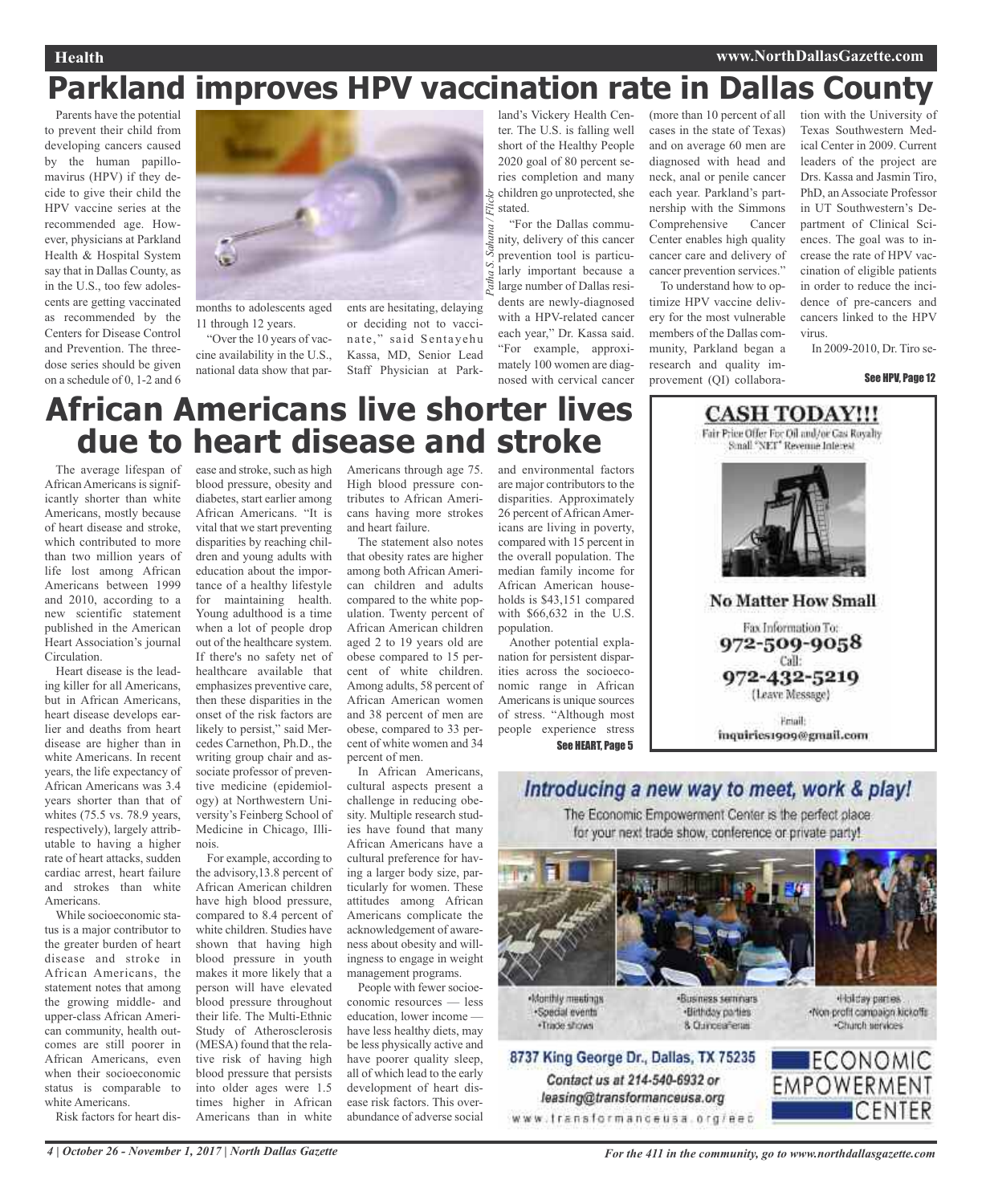# **Dallas ISD considers proposal to help house homeless students**

By Joe Farkus *NDG* Contributing Writer

The Dallas ISD Trustee Board discussed a proposal to partner with the organization After8toEducate to house unsheltered students in the district at their board briefing Thursday, Oct. 12 and will vote on the measure this Thursday at the next board meeting. The district has received an estimate of more than 100 unsheltered students currently sleeping on park benches or in abandoned buildings who can't go to homeless shelters, because they are not yet adults. With homelessness serving



*The Dallas ISD Trustee Board is considering partnering with After8toEducate to help house dozens of homeless students (Photo Credit: Pixabay)*

as a clear detriment to a child's likelihood of staying in school and moving into successful careers, After8toEducate – along with partners Promise House and City Square – are convinced they have found a solution.

The proposal discussed would include converting the currently abandoned

as well as women's health is-

SNCFD actively supports national and local charities including the March of Dimes, St. Jude's Hospital, and Viola's House-Dallas. Additionally, SNCFD also awards over \$7,500 in scholarships annually to deserving

Fannie C. Harris Elementary School building (closed in 2006) into a shelter for up to 35 unsheltered students at a time. A "drop-in shelter" would also be able to assist students on a temporary emergency basis. All shelter volunteers would be required to pass a federal background check, a Child Protective Services(CPS) background check, and a sex offender background check. Meals would also be provided to students at the shelter. To qualify for placement in the shelter, a student would have to be between the ages of 14 and 21.

lion, while the total yearly cost of maintaining the program would be about the same. As After8toEducate and its partners intend to raise the majority of the funding from private donations, Dallas ISD, which owns the building, would only be expected to contribute \$133,000 a year for operational, maintenance, and other costs. Despite apparent support

vate Fannie C. Harris is estimated to be roughly \$2 mil-

for the proposal, Trustee Joyce Foreman led the board in its concerns over the wording of the contract presented during the Oct. 12

briefing. Her concerns were related to ambiguity in the wording of the contract and the total absence of some of the district's proposed obligations to the project.

**Community**

The contract, as proposed during the briefing, would commit the district to the project for seven years with two 5-year renewal options at the district's discretion. If the district were to eventually commit to the full 17 years, the cost is estimated at a total of \$2.29 million dollars.

The Board intends to vote on whether to approve this proposal during its Oct. 26 board meeting this Thursday.

### youth development projects, local high school seniors and **SNCFD announces the 12th annual 'Taste of Blue' wine/spirits tasting and silent auction**

sues.

Stork's Nest Charity Fund of Dallas (SNCFD), a 501(c)3 Foundation under the umbrella of Zeta Phi Beta Sorority, Inc., Kappa Zeta Chapter, announces the 12th Annual "Taste of Blue" Wine/Spirits Tasting and Silent Auction will be held on November 11, 2017, at 7:00 pm to 11:00 pm at Park

Plaza Tower at 13111 N. Central Expressway in Dallas.

The Stork's Nest Charity Fund of Dallas mission is to promote the empowerment of young women at every level. Through SNCFD the membership of the Kappa Zeta chapter is involved in the granting of scholarships,

MURPHY, continued from Page 2

hance student success. She and her collaborators were awarded \$1 million by UT System to help fund the Student Engagement through Collaboration, Mentorship and Service Learning initiative.

Her predecessor as dean, Dr. Andrew Blanchard, served in that role since 2013.

"Andy Blanchard has served UT Dallas with distinction in an amazingly diverse sequence of important administrative roles, all the time also volunteering his services as a dedicated and highly regarded teacher," said Dr. Hobson Wildenthal, UT Dallas executive vice president.

After a distinguished career as a faculty member and administrator at UT Arlington and the University of Missouri-Columbia, Blanchard joined UT Dallas in 2001 as a professor of

**HEART**, continued from Page 4

from jobs and major life events, African Americans are more likely to have persistent economic stress and to face concerns about maintaining their health, including preventing weight gain and managing chronic conditions such as high blood pressure or diabetes," said Carnethon.

The authors note that public health initiatives that could help make the overall environment healthier include restricting the sale of non-nutritious foods in and around schools; menu labeling and providing incentives for food stores to build outlets in local food deserts; creating safe spaces for physical activity that are monitored to reduce the likelihood of crime; and maintaining smoke-free restaurants and public spaces, among others.

This scientific statement is a "snapshot" of the overelectrical engineering and senior associate dean of the Erik Jonsson School of Engineering and Computer Science.

He was appointed vice provost in 2008, served as vice president for information resources and CIO from 2011-2012 and assumed responsibilities as dean and Mary McDermott Cook Chair of Undergraduate Education and Research in 2013. In addition to these vitally important administrative roles, throughout his

all cardiovascular health of African Americans today, based on a careful review of nearly 300 scientific studies. It includes an overview of African Americans' burden of cardiovascular disease; how traditional risk factors and adverse health behaviors affect the disparities between African Americans and whites; a discussion of the genetic and biological factors that might contribute to cardiovascular disease in African Americans; and medical treatments and the

time at UT Dallas, Blanchard served as an informal mentor and advisor to innumerable students, faculty members and fellow administrators.

college students.

The Taste of Blue "Taste of Blue" Wine/Spirits Tasting and Silent Auction is one of Dallas' original "Party with a Purpose" events and can be followed on Facebook at "Taste of Blue".All proceeds from this event will go towards SNCFD scholarship

The overall cost to reno-

"I hope, and am confident, that his request to transition from administrator into the role of full-time faculty member, unencumbered by administrative routine, will not inhibit him from continuing to offer us the benefits of this informal support," Wildenthal said.

social, cultural and environmental factors that influence prevention and disease management in African Americans.

Co-authors are George Howard, Dr.P.H.; Jia Pu, Ph.D.; Michelle A. Albert, M.D., M.P.H.; Cheryl A.M. Anderson, Ph.D.; Alain G. Bertoni, M.D., M.P.H.; Mahasin Mujahid, Ph.D.; Latha Palaniappan, M.D., M.S.; Herman A. Taylor, Jr., M.D.; Monte Willis, M.D., Ph.D. and Clyde W. Yancy, M.D.

funds and your contributions are tax deductible.

This year the SNCFD signature event, the "Taste of Blue" will be featuring tasting and sampling of everything "Texas" as the event explores the wines and spirits made here, in the Lone

Star State. The Taste of Tickets and sponsorship information is available at: www.memberplanet.com/ca mpaign/kappazpb/2017tob or contact the "Taste of Blue" committee chair at winetasting@kappazpb.org to make a donation to the silent auction.



MWBE Vendor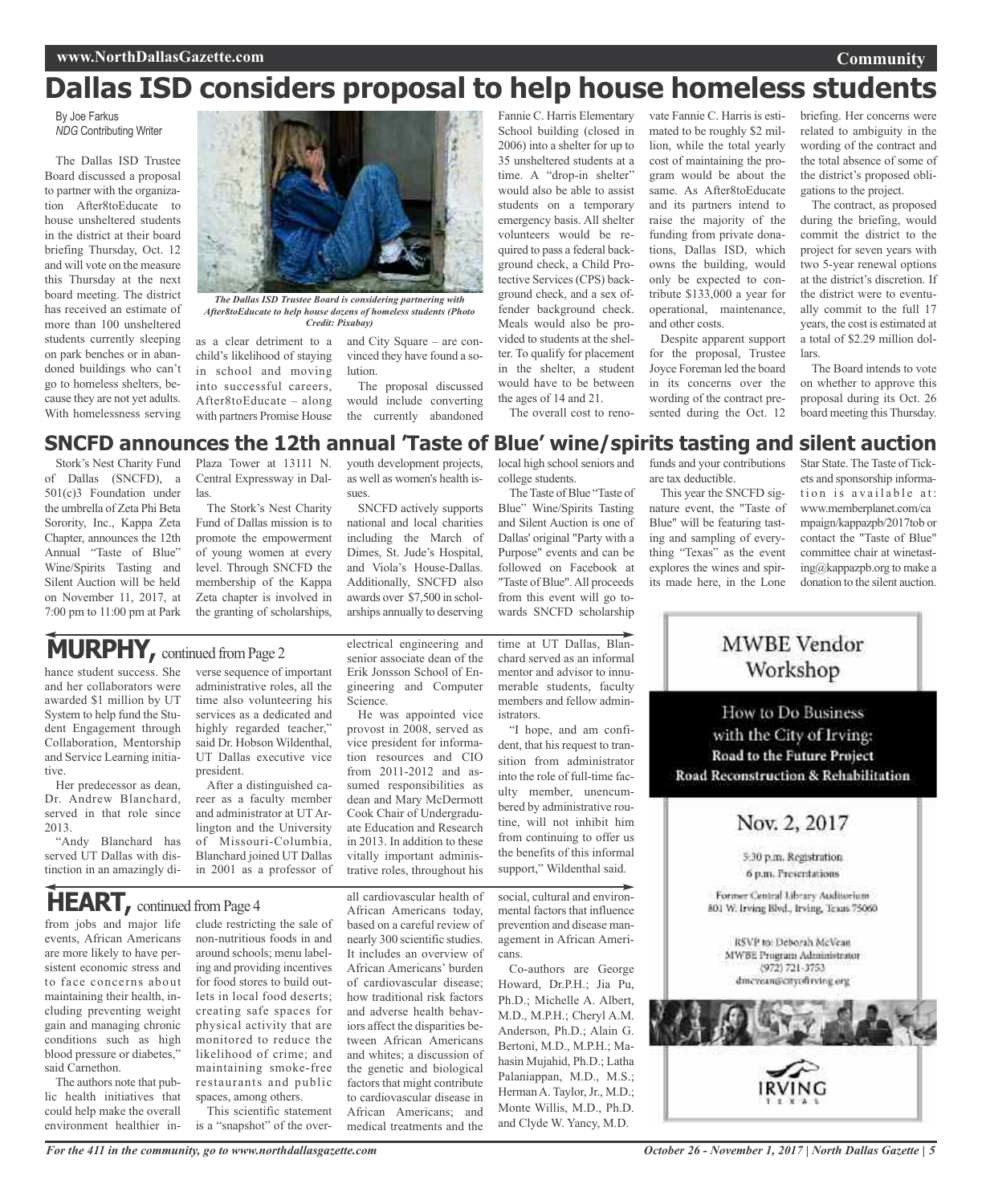# **Good things are still happening in District 6**



Science, technology, engineering and math are cornerstones of the careers of the future, and District 6 students are laying a foundation for success in these disciplines. Thanks to the partnership between the Dallas ISD STEM Department and Ten80 Education, students from Carter and Kimball

high schools were selected to participate in the STEM Innovators-In-Training Experience. A unique opportunity, this event engaged students with hands-on workshops designed to cultivate technological skills and inspire the next generation of entrepreneurial thinkers and innovators. I'm excited to see our students develop an interest in the STEM subjects and demonstrate an ambition to explore and expand the tech frontier.

It follows that student interest in fields of innovation

is sparked by the pioneering efforts of the passionate teachers who engage them with creative learning experiences every day. This month, four district 6 teachers were recognized by the Junior League of Dallas and were awarded grants for creating innovative ways to teach our students. Theirs is an example of the passion and creativity demonstrated throughout district 6. See their names below.

• Tamara Thomas, D. A. Hulcy STEAM Middle School

• Chantrelle Lovett-Andrews, Umphrey Lee Elementary School

• Bonita Reece, Umphrey Lee Elementary School • Carmen Slater,

Umphrey Lee Elementary **School** 

In observance of National Bullying Prevention Month, I'd like to highlight that multiple district 6 schools have implemented Social Emotional Learning. This program is designed to promote a positive environment in which students are equipped with techniques to

regulate their emotions and demonstrate self-control. In an effort to prevent bullying in our schools, students also learn the skills needed to build healthy relationships and are encouraged to grow in social awareness. Campuses that have adopted the SEL framework are already seeing fewer discipline referrals. I commend the leaders and staff at these campuses for their commitment to maintain safe learning environments for our children.

November 28, 2017 at 6:30 P.M. This is a wonderful way to learn about the unique programs and opportunities that Atwell Middle School and Law Academy has to offer. Experience firsthand what makesAtwell a great choice for your student. For more information,

contact "Experience Atwell" expert, Pamela Bryant, at (972) 794 -6476.

parents and community members to attend the "Experience Atwell Middle School" event on Tuesday,

# **ESSA requires states to offer a user-friendly state report card**

By Ruth Ferguson *NDG* Editor

As the school districts across the country continue the migration from No Child Left Behind to conform to the guidelines required by the Every Student Succeeds Act (ESSA), one potential positive is a report card readers can understand. Under No Child Left Behind parents and those concerned with the state of education were drowning in mounds of data and confusing jargon. States are required to provide an annual overview in an "easily accessible and user-friendly" format.

The redesigned report cards will include a wide-

range of information, which will provide insight into the performance of students across racial and economic populations. In addition, it will also break out data regarding students in military families, the foster system as well as homeless students. The states are required to provide an overview of how a consistently underperforming school is identified for each of these student populations.

The goal of the reports is to capture the achievement progress of the student populations including data such as performance on standardized tests and graduation rates. It is believed having a standardized way of capturing the educational progress

care system or homeless can lead to interventions to address the population's unique needs. For example, as many school districts, particularly in border states such as Texas, receive an influx of students learning English, the report card will be required to report the number of students and their progress in achieving English proficiency.

In recent years, parents and watchdog groups have raised concerns regarding the number children, especially minority students, are receiving in and out of school punishments. The new report cards will include data on:

• In-school suspensions

# **Wintermester, spring registration begin soon**

Registration for Collin College's Wintermester and spring semesters begin soon. Apply now to prepare.

Wintermester classes are an opportunity for students to earn credit for Collin College or transfer credits for another university during the traditional winter break of December and January.

All three of the college's main campuses will host Wintermester offerings from Dec. 18-22 and Jan. 3-10. The mini-semester includes a short break in the middle – Dec.  $23$ -Jan.  $2 -$ so that students have time to enjoy the holidays.

Collin College's spring semester begins Jan. 16, but new and returning students

are encouraged to register as early as possible to ensure they get the classes they want.

Wintermester and spring registration periods open for all new and returning students on Nov. 3. Check out the e-schedule for a full list of available courses. Payment for Wintermester is due at the time of registration. Payment for spring classes is due by Jan. 4.

Not currently enrolled at Collin College? Admission applications are available now. For more information, please contact admissions@collin.edu or visit  $w w w$ . c o l l i n . e d u / g e t tingstarted/admissions . Collin College serves

more than 53,000 credit and continuing education students annually and offers more than 100 degrees and certificates in a wide range of disciplines.

The only public college in the county, Collin College is a partner to business, government and industry, providing customized training and work force development. In addition, the college operates the Collin Higher Education Center, which serves 3,200 additional students each year in partnership with The University of Texas at Dallas, Texas Woman's University, Texas A&M Commerce, Texas Tech and the University of North Texas.

of the children in the foster • Out-of-school suspensions • School-related arrests

> • Referrals to law enforcement

> • Chronic absenteeism • Incidences of violence, including bullying and harassment.

> According to the summaries provided by the Council of Chief State

School Officers, the information slated to be featured on the revamped report cards include:

**Looking Ahead** I'd like to invite district 6

• A description of the state's accountability system

• Parents will be able to see where their child's schools rank in accordance with the state's accountability system

• The number of inexperienced, ineffective, and outof-field principals and teachers.

• Progress and number of students participating in preschool programs, Advanced Placement courses, and International Baccalaureate classes.

How much money each See ESSA, Page 10

# LET'S SCORE A<br>PERFECT 10 TOGETHER

The 10 Dallas Bond Propositions commits over \$369 million to the Southern Sector. The bonds will:

- · Improve city streets and transportation
- . Create and expand parks and recreation facilities
- · Fund improvements to Fair Park
- · Flood prevention and storm
- drainage

And other projects all without the need for a property tax rate increase!

Please vote for all 10 Dallas Bond Propositions. Dallas families and community need our help.

Let's score a perfect 10 together.



NAME OF DRIVING COMPANY

· Replace and expand libraries

· Provide monies for economic

· Fund to improve, expand

facilities

development

· Repair and improve fire, police



*6 | October 26 - November 1, 2017 | North Dallas Gazette*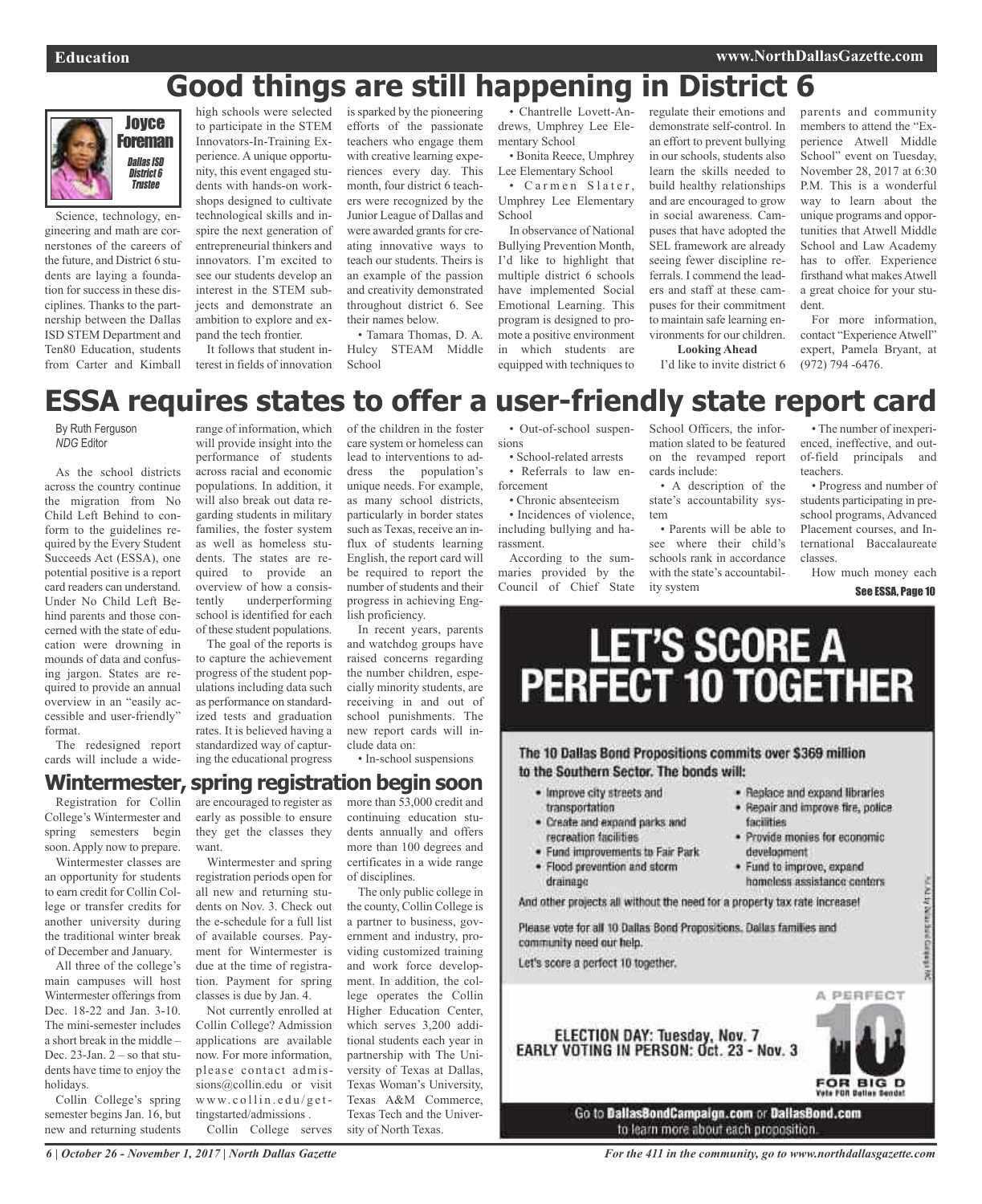# **City of Irving to hold minority/women owned business vendor workshop**

The City of Irving has scheduled a Minority/ Women Owned Business vendor workshop Nov. 2 for engineering consultants and contractors interested in doing business with the city. This workshop will focus on Irving's "Road to the Fu-

ture" project as well as road reconstruction and rehabilitation projects budgeted over the next several years. Representatives from the City of Irving Capital Improvement Program and Traffic & Transportation Department will make presentations and discuss upcoming engineering design and construction contracts associated with Irving's Road to the Future initiative.

Representatives from Irving's Purchasing Department will discuss the city's RFQ/bidding process as well. Attendees are encouraged to ask questions during the presentations.

Development in Irving is robust and includes significant roadwork. For more information on the projects, interested parties are en-

**A Quick Guide to the Texas Constitutional Amendment Election**

couraged to visit www.cityofirving.org/3088/Road-tothe-Future.

Workshop registration is scheduled for 5:30 p.m. Nov. 2 at Irving's Former Central Library in the first floor auditorium; 801 W. Irving Blvd. Presentations will begin at 6 p.m.

The city encourages all interested to attend and to RSVP with Deborah McVean, MWBE program administrator, (972) 721- 3753 or dmcvean@cityofirving.org.

# **BOND,** continued from Page <sup>1</sup>

forming Arts Facilities \$14.325 million is sought for improvements at the Dallas Black Dance Theatre, the South Dallas Cultural Center, Dallas Museum of Art, Kalita Humphreys Theater, the Meyerson Symphony Center and others. The facilities are seeking to bring the restrooms in compliance with ADA, roof, electrical repairs and more.

**Proposition G** – Public Safety Facilities \$32.081 million is for needed repairs at various fire and police stations throughout the city.

**Proposition H** – City Facilities \$18.157 million will cover \$7 million in repairs at City Hall, the West Dallas Multipurpose Center is seeking \$2 million to expand 8,000 square feet of office space for a Community Court among other projects.

**Proposition I** – Economic Development \$55.4 million did not provide specific projects but varying dollar amounts is set aside for each district. The request description for each states, "Funding to facilitate the revitalization of commercial corridors, transit oriented development, mixed income housing, mixed use development and neighborhood revitalization." The amounts for the individual districts range between \$500,000 for District 2 to \$10 million each for Districts 4 and 7.

**Proposition J** – Homeless Assistance Facilities \$20 million

Council Member Casey Thomas II of District 3 says he is very pleased with the bond program, although he would have liked to have seen more money allocated for economic development and housing.

"I believe this package will positively benefit my District because there are projects that we can get done with bond funds that we don't have enough money in the city budget to address", Thomas said.

If the bond program passes it will take an estimated five years to complete. All ten propositions can pass without raising the property tax rate. In the event of a victory, project construction will commence within the first year, beginning with the repairing of streets.

With such an expansive initiative and large budget it is certain in addition to making much needed infrastructural improvements throughout the city this could also open the door for minority contractors.

"I do believe the bond program will provide an opportunity for African American contractors. The city staff has already established a Diversity Task Force as it relates to the bond program and they have begun to talk about the opportunities that will be available if and when the bond passes," Thomas shared.

Early voting for the bond program is underway through Nov. 3. Election Day is Nov. 7. For more information about the bond and each of the propositions visit www.dallascityhall.com.

Texas voters will head to the polls Tuesday, Nov. 7 to vote on a variety of bond and constitutional amendment proposals. In addition to the seven constitutional amendments Dallas voters will have to consider, the City of Dallas has presented a bond package totaling more than \$1.05 billion.

Texas Rep. Eric Johnson championed Proposition 7 because he believes it will help encourage those in a financial bind to consider an alternative to the temptation of payday loan type of programs.

"The Texas Savings Promotion Act will combat predatory payday lending by incentivizing low-income families, who are typical targets for predatory lenders, to keep money in their own savings accounts for use in emergencies. This policy has been successfully implemented across the country, and Texas needs to follow suit. I strongly urge voters to vote in favor of Proposition 7," Rep. Johnson shared with the North Dallas Gazette. Below is an overview of each of the seven proposed amendments.

**Proposed Amendments Proposition Prop. 1** – The constitutional amendment authorizing the legislature to provide for an exemption from ad valorem taxation of part of the market value of the residence homestead of a partially disabled veteran or the surviving spouse of a partially disabled veteran if the residence homestead was donated to the disabled veteran by a charitable organization for less than the market value of the residence homestead and harmonizing certain related provisions of the Texas Constitution.

**Proposition Prop. 2** – The constitutional amendment to establish a lower amount for expenses that can be charged to a borrower and removing certain financing expense limitations for a home equity loan, establishing certain authorized lenders to make a home equity loan, changing certain options for the refinancing of home equity loans, changing the threshold for an advance of a home equity line of credit, and allowing home equity loans on agricultural homesteads.

**Proposition Prop. 3** – The constitutional amendment limiting the service of certain officeholders appointed by the governor and confirmed by the senate after the expiration of the person's term of office.

**Proposition Prop. 4** – The constitutional amendment authorizing the legislature to require a court to provide notice to the attorney general of a challenge to the constitutionality of a state statute and authorizing the legislature to prescribe a waiting period before the court may enter a judgment holding the statute unconstitutional.

**Proposition Prop. 5** – The constitutional amendment on professional sports team charitable foundations conducting charitable raffles.

**Proposition Prop. 6** – The constitutional amendment authorizing the legislature to provide for an exemption from ad valorem taxation of all or part of the market value of the residence homestead of the surviving spouse of a first responder who is killed or fatally injured in the line of duty.

**Proposition Prop. 7** – The constitutional amendment relating to legislative authority to permit credit unions and other financial institutions to award prizes by lot to promote savings.

"If voters decide to approve Proposition 7, banks, credit unions, and other financial institutions will be able to conduct prize-linked savings programs in which individuals can win prizes, including cash, simply by making deposits into their own savings accounts," Rep. Johnson added.



For the 411 in the community, go to www.northdallasgazette.com October 26 - November 1, 2017 | North Dallas Gazette | 7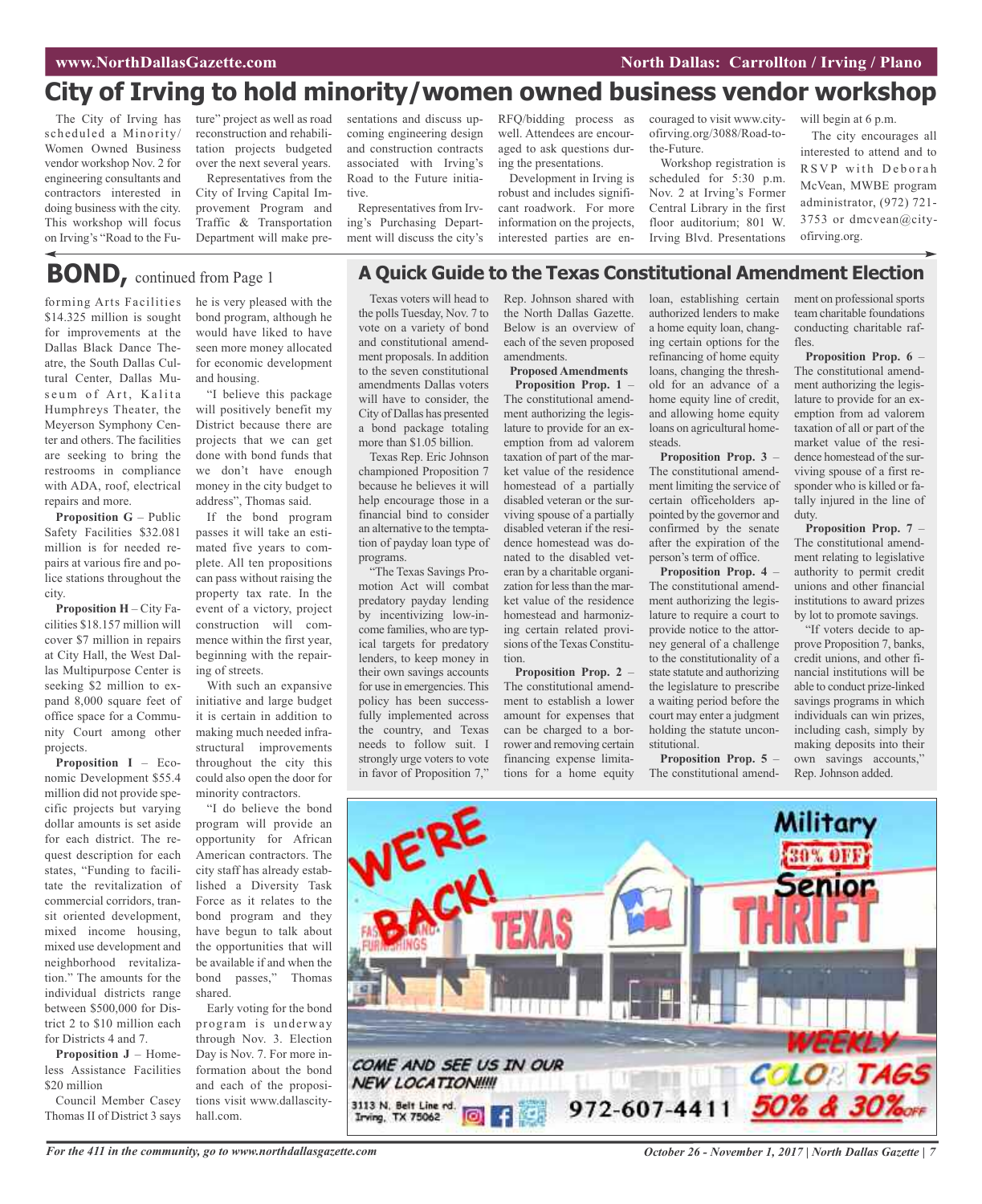### **City Briefs**

### **Carrollton**

The City of Carrollton is hosting a **Movie on the Square** night on Friday, Oct. 27 from 6:30 p.m. to 10:30 p.m. at 1106 S. Broadway St., Carrollton. The featured movie will be the Halloween themed Hocus Pocus starring Bette Midler and Sarah Jessica Parker in the familyfriendly 1993 cult classic. The film will begin at 8 p.m. preceded by a 20 minute episode of It's The Great Pumpkin, Charlie Brown at sunset and a free mini-pumpkin giveaway and painting at 6:30 p.m. Admission to the event is free, but attendees are encouraged to bring lawn chairs and blankets for comfort. More information can be found here.

The **8th annual Festival at the Switchyard** is taking place Saturday, Nov. 4 from 11 a.m. to 10 p.m. in Historic Downtown Carrollton at 1106 South Broadway Street, Carrollton. Admission to the event is free and family-friendly. It will feature free concerts headlined

by nationally-recognized acts The Toadies and Everclear, rides, games, activities for children, food vendors, a beer garden, craft booths, and much more.

### **Dallas**

Pike West Commerce and Little D Markets are hosting **Commerce Street Night Market: Halloween Edition** on Friday, Oct. 27 from 6 p.m. to 10 p.m. at 444 W Commerce St, Dallas. The event feature musicians, local artisans, and more than 35 vendors to showcase what the community's best local businesses are creating and facilitating. Beverages, outdoor games, food, and live music will also be available for attendees. The event is free for all ages and dog friendly.

The Latino Cultural Center and The Meet Shop OC are hosting a **Day of the Dead Festival** on Saturday, Oct. 28 from 11 a.m. to 4 p.m. at the Latino Cultural Center at 2600 Live Oak St, Dallas. Attendees are encouraged to bring the entire family to enjoy music,

sugar skulls, face painting, and other fun activities. Galleries displaying artwork and altars in recognition of the Day of the Dead will also be feature. Admission to the event is free and open to all. Call 214-671- 0045 for more information.

KVVR and its partners are hosting the **Oaklawn Halloween Block Party** 2017 on Saturday, Oct. 28 from 7 p.m. to 2 a.m. at the corner of Cedar Springs Rd and Oak Lawn Ave, Dallas. The event will feature a costume contest, a live DJ, food, alcoholic beverages, and much more. All bars will be open on the strip for those 21 years of age or older. Admission to the event is free.

Barnes & Noble Dallas – Lincoln Park is hosting a **Jenna Bush Hager & Barbara Pierce Bush Book Singing** on Sunday, Nov. 5 from 2 p.m. to 3:30 p.m. at 7700 W Northwest Hwy, Suite 300, Dallas. The First Daughters will be signing copies of their memoir "Sisters First" – a book which

takes readers on an insightful, personal journey behind the scenes of their lives and the life of the famous Bush family. More information for the event can be found here.

### **Farmers Branch**

First Baptist Church Farmers Branch is hosting **Trunk or Treat** on Saturday, Oct. 28 from 5 p.m. to 8:30 p.m. right next door to Farmers Branch City Hall. The event will provide families to celebrate Halloween in a fun and safe environment. Candy, crafts, games, and other activities will be included at the event. Admission is free. More information on the event can be found here.

### **Garland**

Firewheel Town Center and First Baptist Garland is hosting **Fall Festival 2017** on Saturday, Oct. 28 from 2 p.m. to 5 p.m. at 245 Cedar Sage Dr, Garland. Children are encouraged to come in their favorite Halloween costumes and enjoy the carnival booths, crafts, balloons, activities, and candy giveaways at the festival. Admission to the festival is free.

### **McKinney**

The McKinney Police Department is partnering with the Collin County Sheriff's Office to host a **Drug Take Back Event** on Saturday, Oct. 28 from 10 a.m. to 2 p.m. at the Public Safety Building at 2200 Taylor Burk Dr., McKinney. The event is taking place in conjunction with the Drug Enforcement Administration's (DEA) Nationwide Drug Take-Back event held twice a year. It will participants to safely dispose of all unwanted, unused, or expired prescription drugs. The event is free and anonymous and not limited

to only McKinney residents.

### **Plano**

The Carpatho-Rusyn Society's Dallas Chapter is hosting **Read and Write Rusyn** on Saturday, Oct. 28 from 1 p.m. to 4 p.m. at the Environmental Education Center at 4116 W. Plano Parkway, Plano. The event will help attendees enrich their knowledge and understanding of Carpatho-Rusyn heritage by introducing them to the Cyrillic alphabet and language. It will also feature an "Alphabet Pot Luck Lunch" including kolbasi and drinks, with attendees being asked to bring a side-dish for lunch that begins with the first letter of their surname or to make a donation instead. Admission to the event is free.

### See BRIEFS, Page 15



### Concerned clergy, organrights and not stand/ take a **Flag on the Play: A community's response to an NFL owner**

izers, activists, and those who seek liberation and justice, prepared a statement in response to the recent comments made by Dallas Cowboys owner Jerry Jones. The leaders were concerned about his demands "...if any of (his) players decide to exercise their first amendment



Many surmise Jones statement is grounded in his unyielding loyalty to American patriotism, when in fact Jones' statement is a reflection of his commitment to the protection of and participation in American capitalism - ideals which are the core of America's national identity.

Therefore according to their statement:

• "We reject the supposition put forth by Jerry Jones that the players' actions are

See NFL, Page 9



*Rev. Frederick D. Haynes III and others kneel at Dallas Police Department after discussing narrative surrounding protest during national anthem. #kneelingforward (Courtesy photo)*

*For the 411 in the community, go to www.northdallasgazette.com*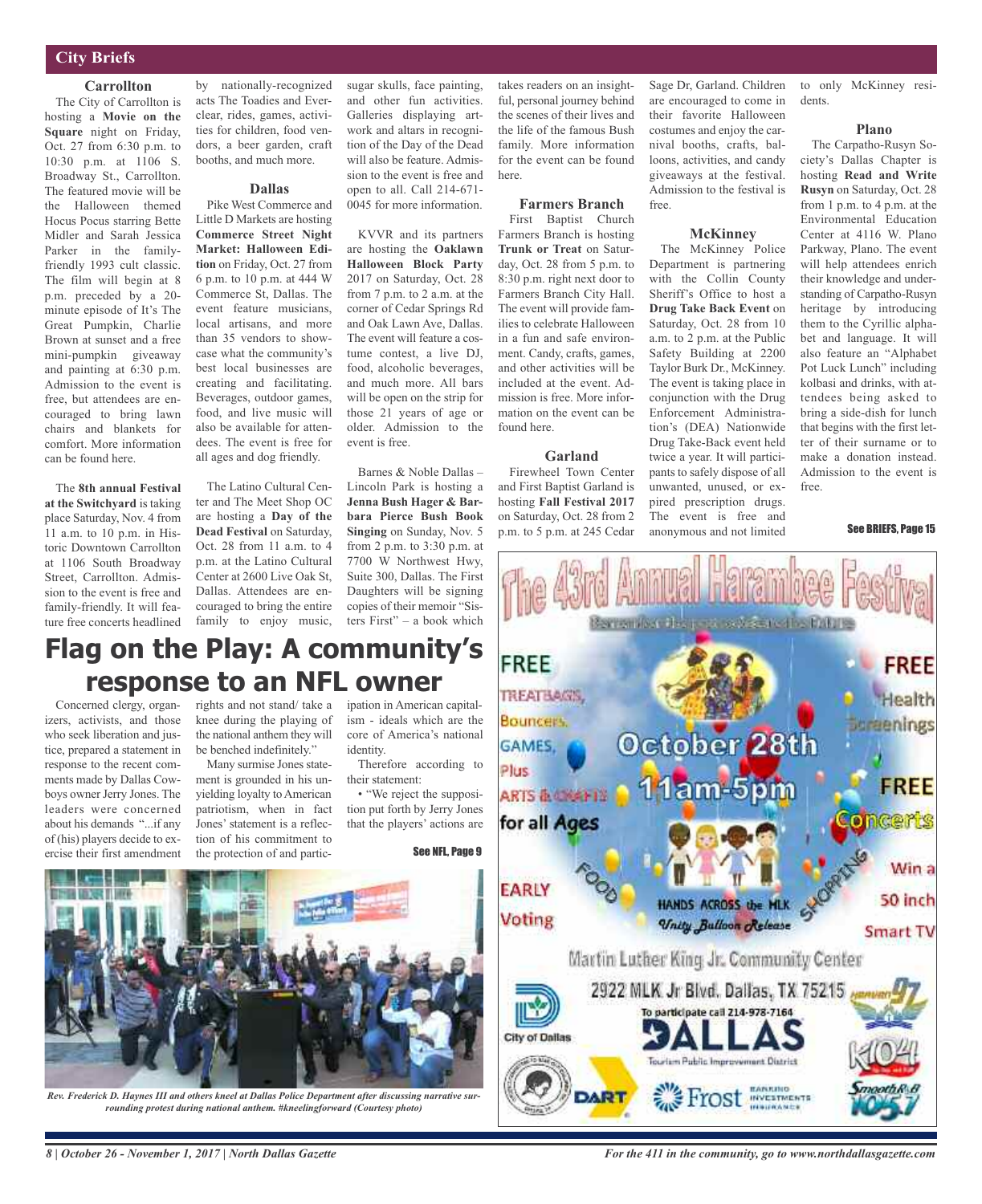# **Ezekiel Elliott wants to keep the Dallas Cowboys running game on track**

By Dwain Price **NDG** Special Sports Contributor

Now that he's coming off his best game in the NFL, Dallas Cowboys running back Ezekiel Elliott would like to keep the train rolling perfectly down the tracks on Sunday when they hit the road to play the Washington Redskins. In running roughshod over the San Francisco 49ers, 40-10, this past Sunday, the Cowboys racked up a season-high 501 yards in total offense.

"I think that's what our offense should look like," Elliott said on Wednesday.



### *Dallas Cowboys Ezekiel Elliot (Image: Dallas Cowboys)*

"We have some momentum right now, so we're going to have to keep that rolling."

Elliott was the big star in the win over the Niners as he rushed for 147 yards on 26 carries and scored two

**NFL,** continued from Page <sup>8</sup>

unpatriotic acts and the denial of players'right to exercise their liberty to peacefully protest.

• We reject the continuing state-sanctioned murders of unarmed Black children, women and men whose murders have gone unpunished.

• We stand on our moral authority to call for an end to the terror unleashed on our communities.

• We affirm the moral courage of players who have



lence perpetrated against Black and Brown bodies.

• We affirm and stand with Colin Kaepernick's initial stand for justice in response to police brutality."

To this end, they are calling for a:

• Reclamation of the original narrative which was in response to police brutality. • The establishment of a touchdowns, and also had one reception which carried for a long 72-yard TD. The combined 219 all-purpose yards are the most Elliott's accumulated in his 23-game career.

Also, the Cowboys have scored 101 points in the past three games and appear to be clicking on all cylinders offensively. That includes a 30-point game against the Los Angeles Rams and a 31-point outing against the Green Bay Packers, although they lost both of those games.

"I wouldn't say all cylinders, but we're definitely

Citizens Review Board with subpoena and investigative

• Reform in the money -

The Dallas leaders believe it is the right of every American citizen to express outrage against police brutality and white supremacy with moral clarity and peaceful dissent. The fight for justice is never contingent upon popularity or the consensus of the majority. This fight for justice is rooted in love for

11.7.17

power.

bail system.

humanity.

going in the direction that we want to go," quarterback Dak Prescott said. "Basically, now we're playing up to our standards and our expectations of the way we expect to move the ball and the way we expect to get points and it's been going well.

"If anything, we've just

continued to keep faith and keep confidence in ourselves and we've continued with the same game plan we've been doing early off in the season. It's just starting to pick up and we're getting into a groove and we're all getting comfortable.'' Of course, Sunday's

game against the NFC East Division rival Redskins take on a new meaning, since a win or loss basically means a two-game swing in the standings.

"The division is good, the division is talented,'' Prescott said. "We know how good this Redskins team is.

**RE-ELECT JUDGE KIM COOKS DEMOCRATIC PRIMARY MARCH E** 



Luxury Suites, Pre-sale Discounts & Group Rates Available!

Largest multicultural rodeo in the country. See traditional rodeo events along with cultural entertainers.





Part of the proceeds benefit ICREA, Inc. at-risk youth programs.





*NDG Entertainment Ticket Giveaway!!! Follow North Dallas Gazette on Facebook, Twitter and Instagram to keep up on all the latest!!!*

**AMERICAN AIRLINES CENTER** JAY:Z WITH SPECIAL GUEST VIC MENSA TICKETS ON NOW I 800-745-3000 | LIVENATION.COM **Enter to Win!**

**Ticket Giveaway**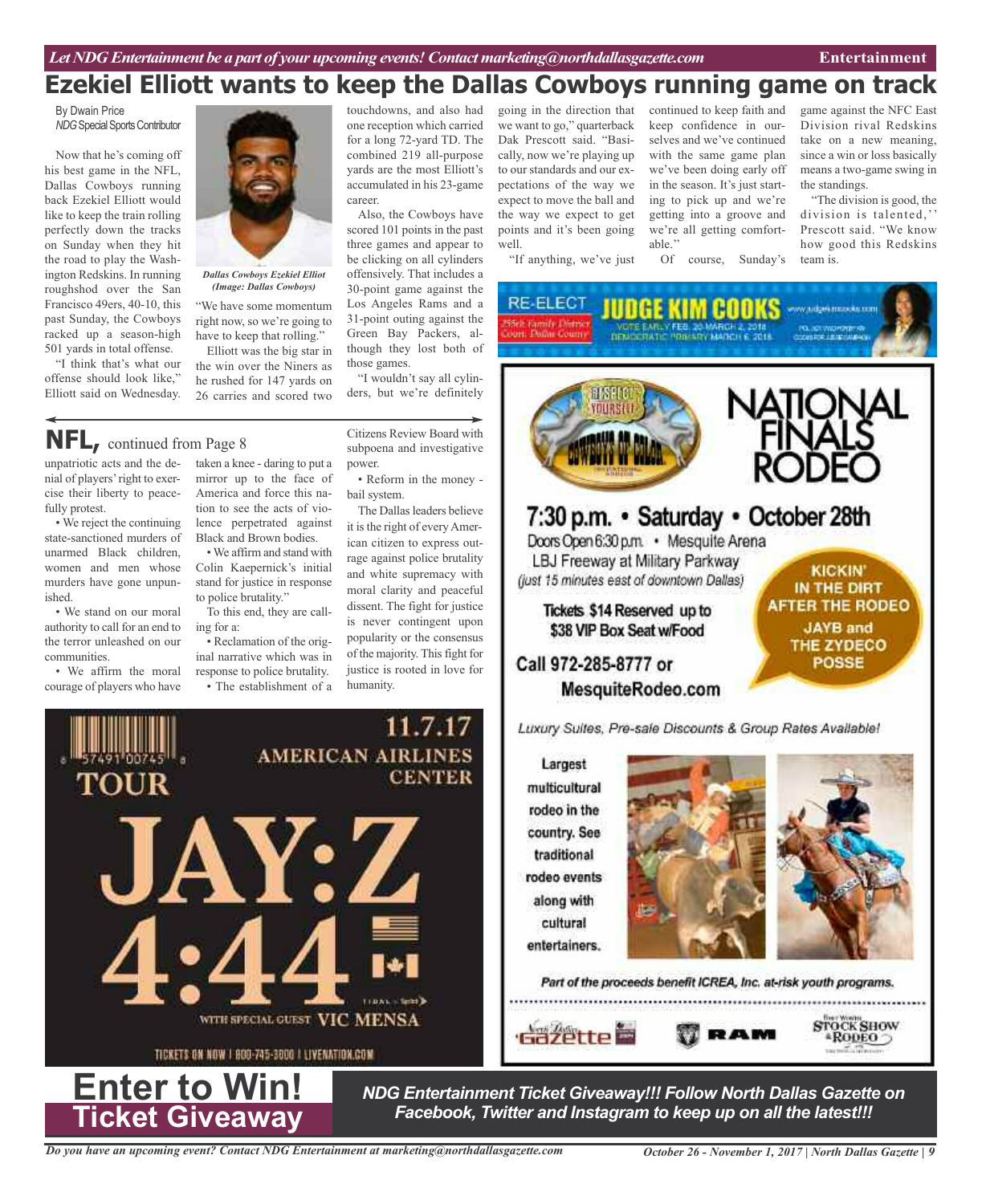# **Movie Review: Marshall is on the same level as Selma**

By Dwight Brown NNPA Newswire Film Critic

Considering all of his major accomplishments, why hasn't someone made a film about Thurgood Marshall's life that was comprehensive? He was the lawyer who won the Brown v. Board of Education United States Supreme Court case, the founder of the NAACP Legal Defense and Educational Fund, a United States Solicitor General and the first African American Supreme Court associate justice. But that's not what the father/son writing team of Connecticut lawyers Michael Koskoff and Jacob Koskoff had in mind when they wrote this slice of life script. It's a tactic that worked for the movie "Selma," which only focused on one facet of Martin Luther King, Jr.'s life.

In 1940, 32-year-old Thurgood Marshall (Chadwick Boseman) heads to tony Greenwich, Conn., to defend Joseph Spell (Sterling K. Brown, NBC's "This



*(From left-right) Josh Gad, Chadwick Boseman and Sterling K. Brown star in Marshall. (Open Road Films)*

Is Us") a Black chauffeur who has been accused of raping and trying to murder his rich, White socialite employer (Kate Hudson). The case is dubbed "The State of Connecticut v. Joseph Spell," and the presiding Judge Foster (James Cromwell) refuses to let an out-of-state lawyer defend Spell. His reluctance is more out of hostility towards the upstart Black lawyer than for procedure's sake. Marshall is forced to partner with a young Jewish insurance lawyer, Samuel Friedman

(Josh Gad), who has no experience in criminal law. The judge won't let Marshall speak in court. Friedman is his mouthpiece. The cards are stacked against them.

The good points: Though this is not the bio-film Marshall deserves, this glimpse does offer a view of the ingenuity, perseverance and courage that propelled the Howard University law student into becoming a crusading attorney, who was an integral part of the Civil Rights Movement. This case is just one of many that he

championed and it serves well as a barometer of the times in regard to how African Americans had to deal with blatant discrimination, racism and segregation.

Boseman is making a career out of bio-films ("Get on Up" and "42"). His interpretation of the civil rights advocate is shrewd and strong. Gad maintains an innocence and naiveté around his character that gives him room to grow. The biggest surprise is Kate Hudson as the duplicitous socialite, whose understated perform-

ance may be one of the best of her career. Andra Day plays a chanteuse and the audience gets to hear her Grammy-nominated voice.

The weak points: Every single interior looks like it wasshot on a back lot. None of it looks real. The costumes (Ruth E. Carter) represent the times well, but look far too new and not lived in. The direction (Reginald Hudlin, "House Party") doesn't take the story to a higher level. Every plot twist comes at the right time, but lacks the embellishments that take good courtroom dramas to another stratosphere. Director Robert Mulligan found that extra gear with "To Kill a Mockingbird"; Rob Reiner did with "A Few Good Men"; Sidney Lumet accomplished that with both "12 Angry Men" and "The Verdict"; and Jonathan Kaplan succeeded with "The Accused."

What's on view looks and feels like a made-for-TV movie. That would be a compliment for original programming designed for the

smaller screen. Not so much for a theatrically released film that needs a touch more drama, tension and suspense, a higher level of direction and stronger technical elements.

There's a line in the film that says, "If you want your freedom you're going to have to fight for it." Wish someone had fought long and hard to give one of America's most historic lawyers, courageous civil rights pioneers and respected Supreme Court justices his due.

Regardless of the trappings, Thurgood Marshall's spirit prevails and his legacy is being passed on. That makes this film a must-see, even if it doesn't have the epic grandeur and significance of "Selma."

*Dwight Brown is a film critic and travel writer. As a film critic, he regularly attends international film festivals . Read more movie reviews by Dwight Brown here and at DwightBrown-Ink.com.*

# **Win tickets to Cowboys of Color National Finals Rodeo this weekend**

The Cowboys of Color National Finals Rodeo kicks off at the Mesquite Arena on Oct. 28 at 7:30 p.m. Fans are invited to arrive when doors open at 6:30 p.m. to enjoy food and pre-rodeo events. *NDG* readers can win a pair of tickets to the show.

The largest multicultural rodeo in the country highlights the finest ethnic cowboys and cowgirls competing for cash prizes in traditional rodeo events: bull riding, calf roping, steer

wrestling, and ladies barrel racing.

The evening will also include Kickin' in the Dirt after the rodeo featuring performance by Rodeo JayB and The Zydeco Posse.

Tickets can be purchased between 9 a.m. and 5 p.m. at the Rodeo Arena Box Office located at 1818 Rodeo Dr. in Mesquite. Tickets are also available at mesquiterodeo.com or 972- 285-8777, the prices range from \$14-\$38.

# **ESSA,** continued from Page <sup>6</sup>

school spends per student with a breakdown of staff versus non-staff costs. They will also report the amount of local, state, and federal government dollars received. The new report cards

must be posted online by December 31, 2018, for the data covering the 2017-18 academic school year.



NORTH DALLAS BANK & TRUST CO. **Proudly serving our** community with low-cost banking solutions since 1961.

**716.**  $\mathcal{J}/\mathcal{J}$  (0) Addison | Dallas | Frisco | Las Colinas | Plano Member FDIC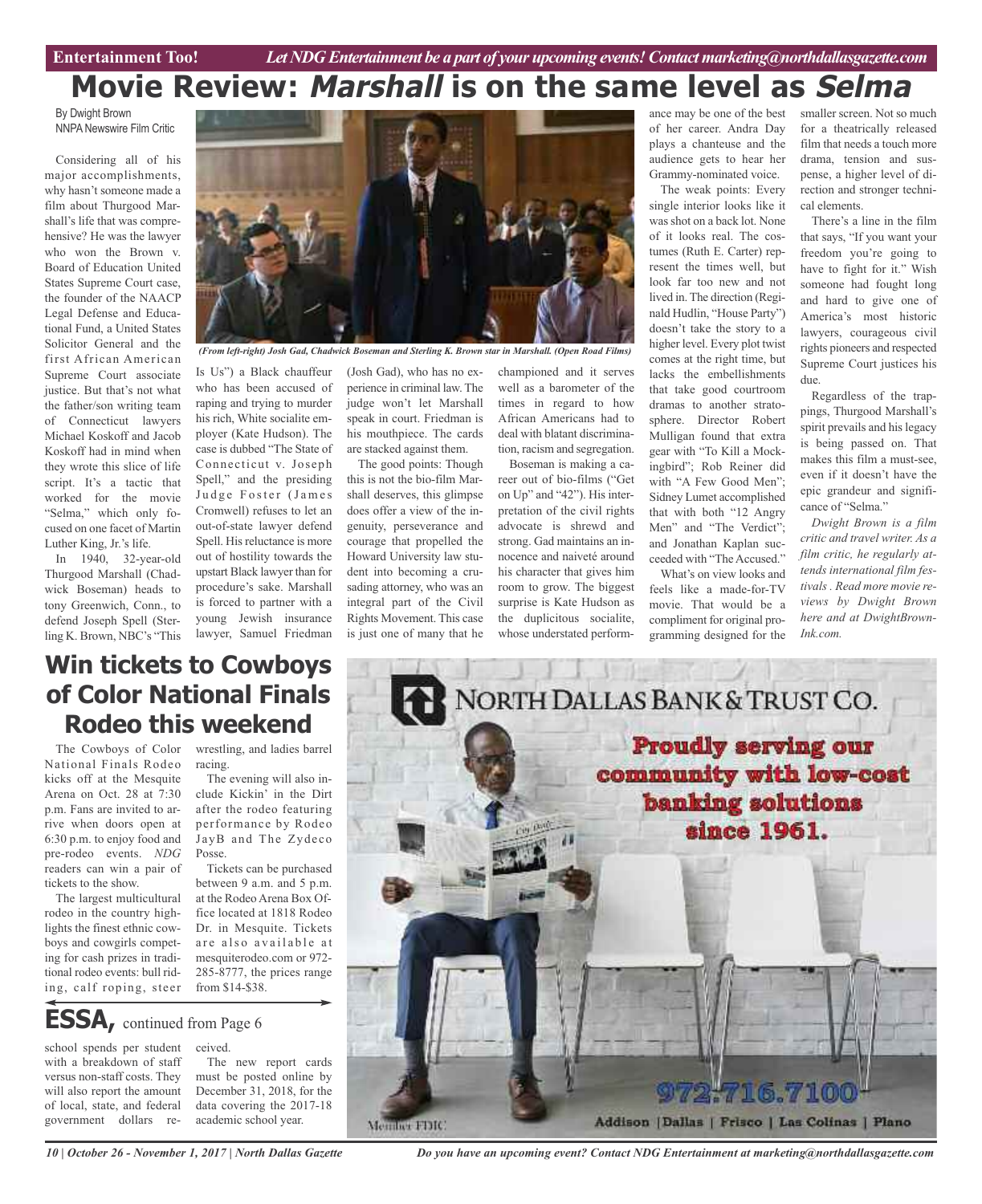# **A bright light of the Black Press dims: Bernal Smith II dies at 45**

By Stacy M. Brown NNPA Contributor

The National Newspaper Publishers Association lost one of its own this week.

Bernal E. Smith II, the president and publisher of the Tri-State Defender and a well-known civic leader in Memphis, Tenn., died Sunday.

Smith was 45.

The Tri-State Defender, among the longest running African-American newspapers in the country and a member publication of the National Newspaper Publishers Association, noted on its website that Smith was with his family when he was found Sunday, October 22.

"The New Tri-State Defender and its management board was devastated when we learned that Mr. Smith had passed," associate publisher Karanja Ajanaku said in a statement along with Calvin Anderson, the president of Best Media Properties, the Defender's parent company.

Smith's death caught many of his colleagues offguard; all of them expressed shock and sympathy for his family.

"I am personally saddened by the death of our comrade and publisher Bernal Smith," said Dorothy Leavell, the publisher of the Crusader newspapers in Chicago and the chairman of the NNPA. "He was just elected vice chairman in June and we were looking forward to working closely with him to find solutions for the future of our beloved Black Press."

Smith was a serious and dedicated member of the fourth estate, Leavell added.

"We shall miss him so much," said Leavell.

Dr. Benjamin F. Chavis, the president and CEO of the NNPA, said that the entire NNPA family of African American publishers across the nation deeply mourns Smith's death.

"As publisher of the New Tri-State Defender in Mem-



phis, Smith represented the journalistic genius of a freedom-fighting publisher, who was dedicated to the empowerment of Black America," Chavis said. "Long live the spirit of Bernal Smith."

Joy Bramble, publisher of The Baltimore Times, said she was simply shocked by the news of Smith's death.

"I was just working with him on some things, I just can't believe it," Bramble said.

Rosetta Perry, the publisher of the Tennessee Tribune, called Smith a true friend and a bright light.

"When I met him, we just clicked and I was comfortable with him, like I had known him my whole life, and I didn't have to pretend to be anyone or anything," Perry said. "That voice that we loved to hear at our meetings and training sessions is now still. Bernal's place at the board of directors' meetings will now be vacant, but he will live forever in our hearts."

Karen Carter Richards, publisher of the Houston Forward Times and 1st vice chair of the NNPA, said that she asked Smith to run for 2nd vice chair of the NNPA, this year, because of his vision and talents.

Richards said that she wasn't surprised when he won the election for the post, because of his infectious personality and great abilities.

"I am devastated. Bernal was my friend and he was a visionary, who was smart, energetic, kind and definitely the future of NNPA," Richards said.

Richards continued: "His innovative ideas made us click. At the request of Bernal, I flew to Memphis last year to attend his Best in Black Awards show. He wanted me to recreate the show in Houston and we were going to partner and bring his great awards show to the city of Houston."

Broadcast executive and Wave newspaper publisher Pluria Marshall said Smith was one of NNPA's up and coming publishers.

"He was about business," said Marshall. "He added value when he spoke on issues related to NNPA and his recent election to the executive team was a clear sign of his rising star."

Marshall added: "He will be sorely missed."

Hiram Jackson of Real Times Media, who sold Smith the New Tri-State Defender, called Smith's passing a sad day for the future of the Black Press.

"Bernal Smith represented the future of our industry and he was one of the most innovative publishers I knew and I recognized his gifts immediately," Jackson said. "I will miss his friendship and his contagious enthusiasm about Black people."

A graduate of Rhodes College, who also earned a master's of business administration from Union University, Smith led a local group that purchased the Tri-State Defender from Real Times Media in 2013. Smith mentored innercity youth and once served as president of the 100 Black Men of Memphis.

In a joint statement, Denise Rolark Barnes and D. Kevin McNeir, the publisher and the editor of The Washington Informer, respectively, said that Smith was an integral force in the city of Memphis as the publisher of the Tri-State Defender, where he made issues of economic parity, social justice and the support and encouragement of the Black community his primary concerns.

The statement continued: "Even more, as one of the younger publishers of the NNPA, his enthusiasm and dedication were essential to our overall growth and con-

tinued existence. His death leaves a void that will be difficult, if not impossible to fill.

"But his spirit will live on as will our memories of him—a proud, talented Black man who loved his people and his community and who diligently gave his all each and every day on behalf of the Black Press."



- BRIGINAL DE COPY DE CURRENT UTILITY BILL
- DRIGINAL OR COPY OF BANK STATEMENT.
- . ORIGINAL DE COPY OF GOVERNMENT CHECK
- DRIGINAL DR COPY OF PAYCHECK
- . DRIGINAL DE COPY DE GOVERNMENT OOCUMENT
- WITH YOUR NAME AND AN ADDRESS (USININA), REGINED IF IT CONTAINS A PHOTOGRAPH)

### PLAN YOUR TRIP TO THE POLLS OF WEITHE TEXAS.GOV & 1 (800) 252 VATE + /TXSECRETARY

Early Voting:

Oct. 23rd - Nov. 3rd

When a structure and the angle with the matrix and in the continuum complex in the structure of  $\Delta$  is the special for the special form of  $\Delta$  is the special form of the special form of the special form of the special f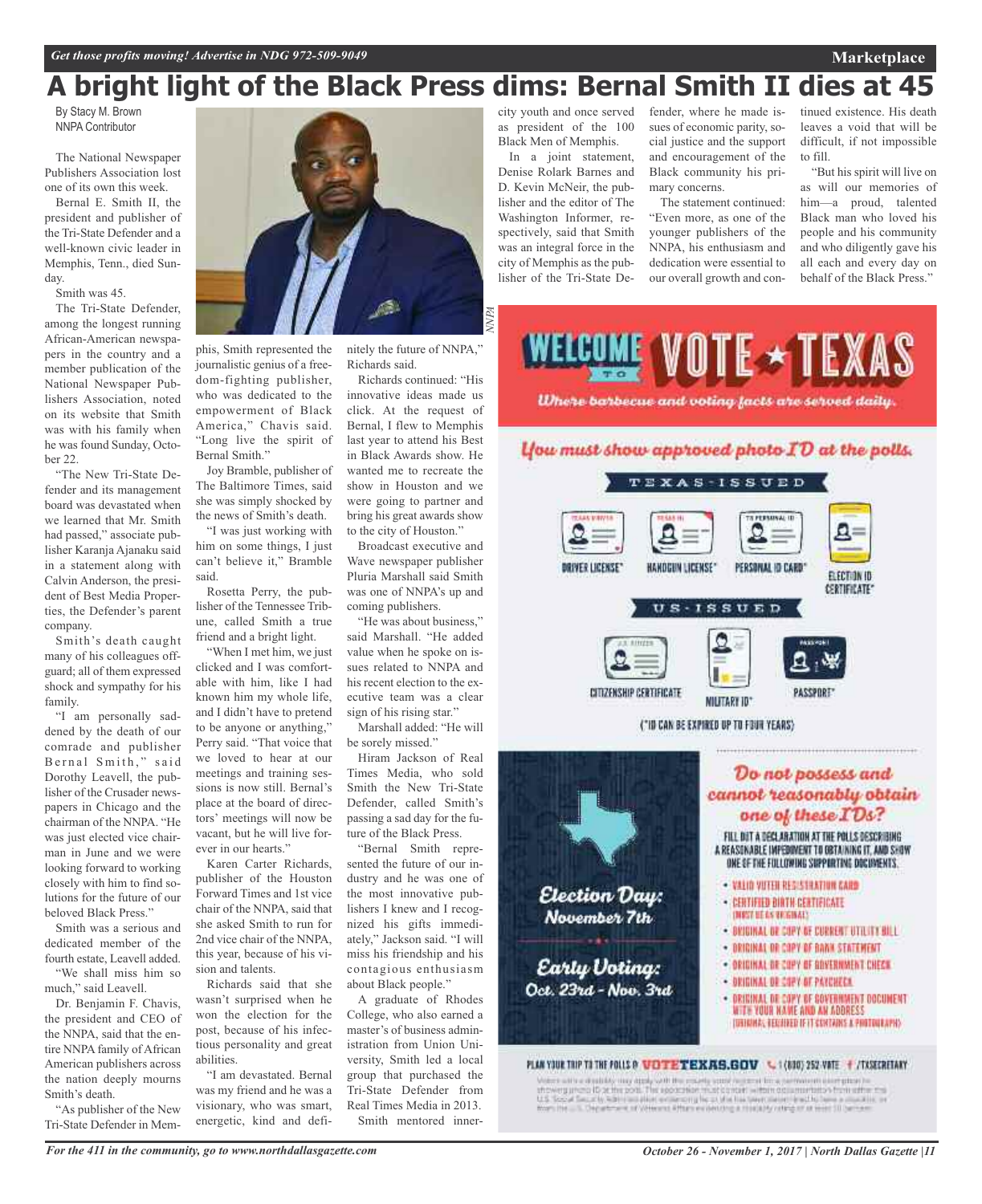# **Gloria Jean's Coffees plans major expansion in Dallas**

By Joe Farkus *NDG* Contributing Writer

California-based coffee chain Gloria Jean's Coffees is planning to open a number of new stores in the Dallas market, bringing employment and franchise opportunities to DFW as well as its unique brand of beverages. The brand is currently considered one of the premier flavored and specialty coffee outlets in the country.

Founded in 1979 by Gloria Jean Kvetko in a town on the outskirts of Chicago with the intention of taking advantage of a market lacking specialty coffees, it quickly grew



*The coffee chain is aiming to open a slew of new stores in the Dallas market over the course of the next several years (Photo Credit: Alpha/Flickr)*

and by 1986 began to provide franchise opportunities. In 2014, the brand was acquired by Australia's largest multi-brand food franchisor Retail Food Group (RFG), creating new possibilities for

was awarded a Delivery

cured an American Cancer Society pilot grant to conduct a retrospective chart review and interviews about HPV vaccine delivery at Parkland. Like national and Texas estimates, vaccine uptake was poor—HPV vaccine initiation was 29.1 percent and completion of the 3-dose series was 6.9 percent. **HPV,** continued from Page <sup>4</sup>

In 2010, Parkland implemented standing orders per U.S. Task Force on Community Preventive Services recommendations. Standing orders allowed nurses to assess HPV immunization status and administer vaccines according to the protocol approved by Parkland and authorized physicians. As a result, HPV vaccine initiation increased to approximately 40 percent.

Aided by a Cancer Prevention and Research Institute of Texas grant in 2011- 2012, the project team evaluated the impact of educational pamphlets mailed to parents of young patients before clinic visits to increase initiation and telephone recalls to improve series completion.

"Surprisingly, the pamphlet was effective at increasing initiation among Hispanics but not African Americans," said Dr. Tiro, "suggesting the need for education tailored to the parent's informational needs. The telephone recalls were effective for both race/ethnic groups and increased HPV series completion to 29 percent."

In 2013, Dr. Austin Baldwin, Associate Professor of Psychology from Southern Methodist University joined the team.

With funding provided by the National Cancer Institute, Parkland developed and is now testing the Project Voice app, an intervention based on self-persuasion to motivate hesitant parents to get the HPV vaccine for their child. A small preliminary study found that 80 percent of Parkland parents decided in favor of the HPV vaccine after using the Project Voice app.

Also in 2013, Parkland

System Reform Incentive Payment (DSRIP) Program grant (part of the Medicaid 1115 Waiver Program) to implement telephone recalls and increase HPV completion among African American girls. The program had a major impact and the current African American HPV series completion rate is 53.7 percent. Parkland also began training providers on best communication practices during vaccine discussions.

According to Dr. Tiro, "During the eight years since launch of the program, there has been a tremendous impact by the Parkland/UT Southwestern collaboration on adolescent HPV vaccination. This project showcases how national, state and nonprofit funding agencies were leveraged to understand and intervene on this key cancer prevention area."

As a result of these research and QI activities, in 2016 Parkland's HPV vaccine up-to-date rate was 61.4 percent, showing vast improvement since the collaboration began in 2009. growth. Dallas happens to be one of the many markets the brand hopes to establish new roots in.

"[Dallas] is a thriving economy," Laina Sullivan, Director of Development for RFG in the U.S., told the North Dallas Gazette. "[It has] very strong demographics, prosperous communities, strong retail activity, great consumer demand for coffee…all those things are a dream come true to a tenant that's expanding."

The company sources 100 percent of its coffees directly from locations all over the world. Every bean gathered is then roasted at the company's California

The National Immunization Survey-Teen 2016 estimate for Dallas County was much lower—23.9 percent.

"This Parkland/UT Southwestern partnership is ensuring that the HPV vacfacility and delivered to Gloria Jean's coffee houses all over the United States and abroad. And though the coffee brand has seen massive expansion in the past several years, it pairs that desire for growth with an intention to bring back the feel of local community coffee houses.

"We really like to get involved in our communities," Sullivan added. "We encourage our customers to feel like they have ownership of their coffee shop."

With nearly 900 locations, the overwhelmingly majority of which currently reside inside shopping malls, the company is

cine, one of the greatest cancer research discoveries in the past century, reaches and benefits the Dallas safety-net population at highest risk for developing HPV-related cancers," said looking to open new streetfront coffee houses in addition to the mail-based models – some even with drive through options. Stores employ an estimated 10-14 people depending on each individual location's hours of operation.

The brand estimates a timeline of three to five years for the expansion, possibly longer depending on the availability of retail. Discussions with prospective franchisees have already begun, but the brand is still looking for qualified candidates to partner with them in their mission of bringing its unique flavors to Dallas.

Noel Santini, MD, Senior Medical Director, Ambulatory Services at Parkland.

To learn more about services at Parkland hospital, visit www.parklandhospital.com



# **Come join us and discuss:**

- Enhance your knowledge about the District's 2015 Bond Program • Increase the level of participation among minority and womenowned companies (M/WBEs)
- Develop long term relationships which may lead to Joint Venture partnerships
- Locate additional resources to help strengthen and diversify your team
- Meet and network with current and future contractors

### **Thu, November 2, 2017 4:00 PM – 7:00 PM**

Dallas County Schools Technology & Training Center 5151 Samuell Boulevard Dallas, TX 75228

Register Online

LET US HEAR FROM YOU! **Send stories and suggestions to editor@northdallasgazette.com**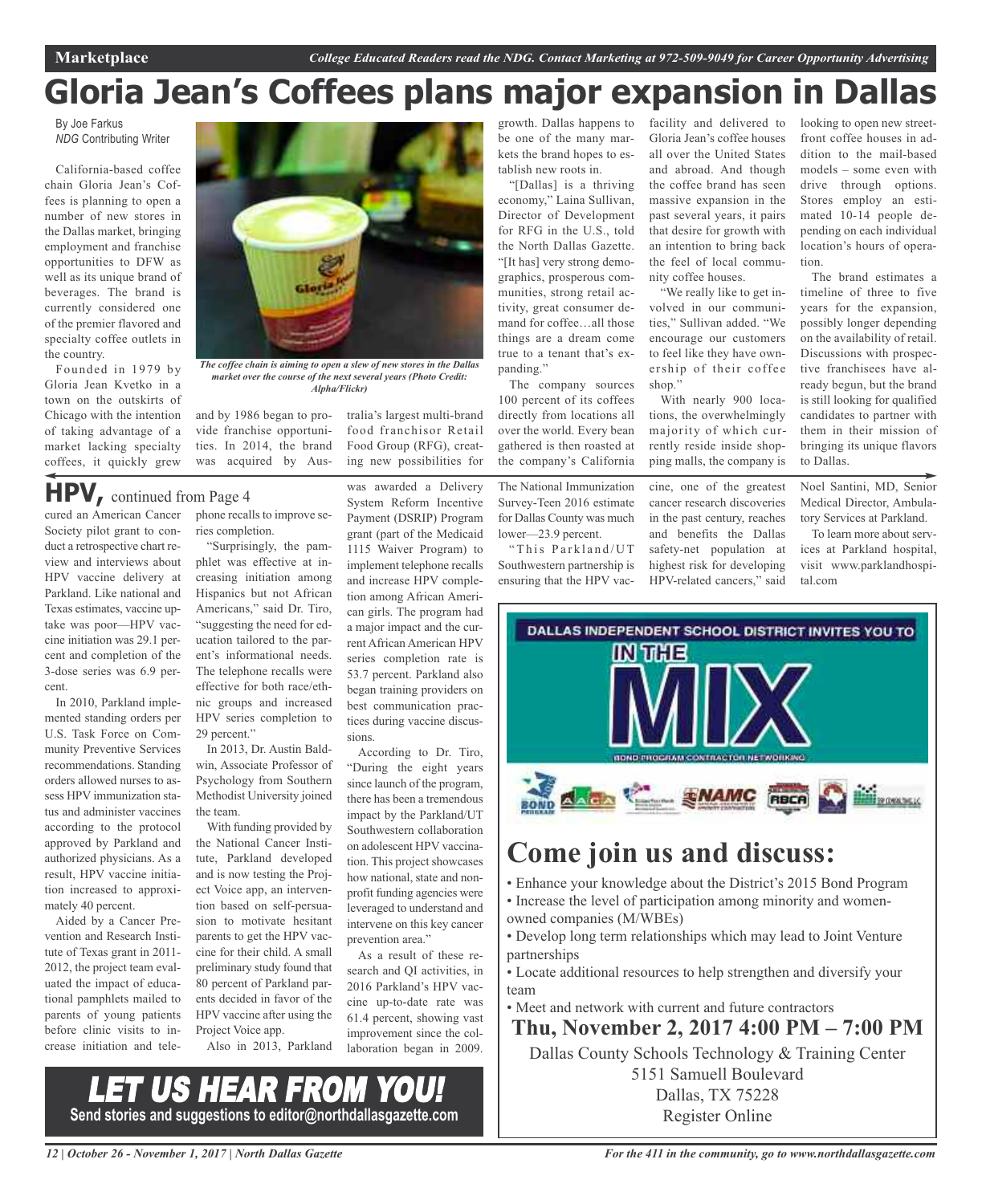# **Upcoming DFW area job fairs**

### **Oct. 26 Dallas Career Fair by Choice Career Fairs**

You'll meet face-to-face with hiring decision-makers from some of the areas top employers.

Dress professionally and bring plenty of resumes, because they're here to hire. Walk in and start interviewing, it's that simple. Save time, money and effort interviewing with multiple companies in one day at one location.

Many of these companies have several openings and are eager to meet with you. You're no longer just a piece of paper. Attend the career fair and get infront of decision makers.

The fair will be held from 11:00 a.m. to 2:00 p.m. at the Comfort Inn & Suites Plano at 700 East Central



Parkway, Plano, TX 75074.

### **Nov. 1 Arlington Career Fair by National Career Fairs**

Ready for a new career? National Career Fairs is under new ownership and we are driving employers and future employees together faster then ever before.

WE ARE HELPING AMERICA GET BACK TO WORK! The fair will be held from 11:00 a.m. to 2:00 p.m. at the La Quinta have the opportunity to

meet top employers and to interview for several positions during the course of the day, meeting the people who make the hiring decisions. You will save a lot of time since there will be no need to craft a customized personal statement for each company you visit:

> You'll be able to tell them why you wish to work for them, and you'll have the chance to sell yourself. Our employers send their managers to carry out onsite interviews.

Don't wait for someone to call you for an interview. Sign up for our next career fair and give off a first impression that makes a lasting career. The fair will be held from 11:00 a.m. to 2:00 p.m. at the Comfort Inn & Suites at 700 Central Parkway East, Plano, TX 75074.

# **State Fair of Texas & Goodwill Industries of Dallas, Inc. Host Second Annual Big Tex Postseason Job Fair**

swer?

Join the State Fair of Texas and Goodwill Industries of Dallas, Inc. at the Coliseum in Fair Park for the second annual Big Tex Postseason Job Fair on Friday, Oct. 27, from 10 a.m. to 2 p.m. More than 60 local companies will be taking applications and interviewing for employment posi-

tions across a broad range of skillsets. Whether you're a seasonal State Fair employee, or a community member seeking employment - come join us and find your next great opportunity!

The Big Tex Postseason Job Fair, presented by the State Fair of Texas and Goodwill Industries of Dal-

las, Inc. is an This annual State Fair of Texas event provides job opportunities to more than 6,000 seasonal employees every year. In partnership with Goodwill Industries of Dallas, Inc., the State Fair saw an opportunity to help find more work for not only its seasonal staff members, but

Inn & Suites – Arlington at 825 N. Watson Rd, Arling-

**Nov. 16 Plano Career Fair by National Career Fairs** Are you looking for a job? Are you tired of sending resumes left and right and never getting an an-

If you are, dress in your best professional clothes, bring resumes and visit our Plano Career Fairs. You will

ton, TX 76011.

also to help others in the community find employment.

The Big Tex Postseason Job Fair is scheduled for Friday, Oct. 27 from 10 a.m. – 2 p.m. at the Fair Park Coliseum, 1438 Coliseum Drive in Dallas.

All information is listed at BigTex.com/JobFair.



GARLAND **Attention Suppliers of Goods,**

**Services and Construction**

**Review Competitive Opportunities at https://garlandtx.ionwave.net**

**www.garlandpurchasing.com**

**972-205-2415**

# **Paid Internship opportunity for writers, college students in the Dallas Area**

The *North Dallas Gazette* has an internship position available. The goal is to provide students and aspiring writers an opportunity to gain published clips, experience and professional feedback. The position is for up



to 20 hours a week at \$8.00 per hour. Applicants must have reliable transportation.

**Send resume and writing samples to: businessoffice@northdallasgazette.com**

# **INVITATION TO BID**

EAGLE CONTRACTING L.P., an Equal Opportunity Employer, is soliciting Minority Owned and Women Owned Business Enterprises for Subcontract and Material Supply Bids for the following project:

. City of Dallas, Texas Southside WWTP Peak Flow Basin No. 4 Expansion & Site Improvements Bid Date: November 3, 2017 @ 1:00 p.m.

Contact: Damon Brooks d.brooks@eaglecontractinglp.com

817-379-1897 Fax: 817-379-0610

Eagle Contracting L.P. Fort Worth, Texas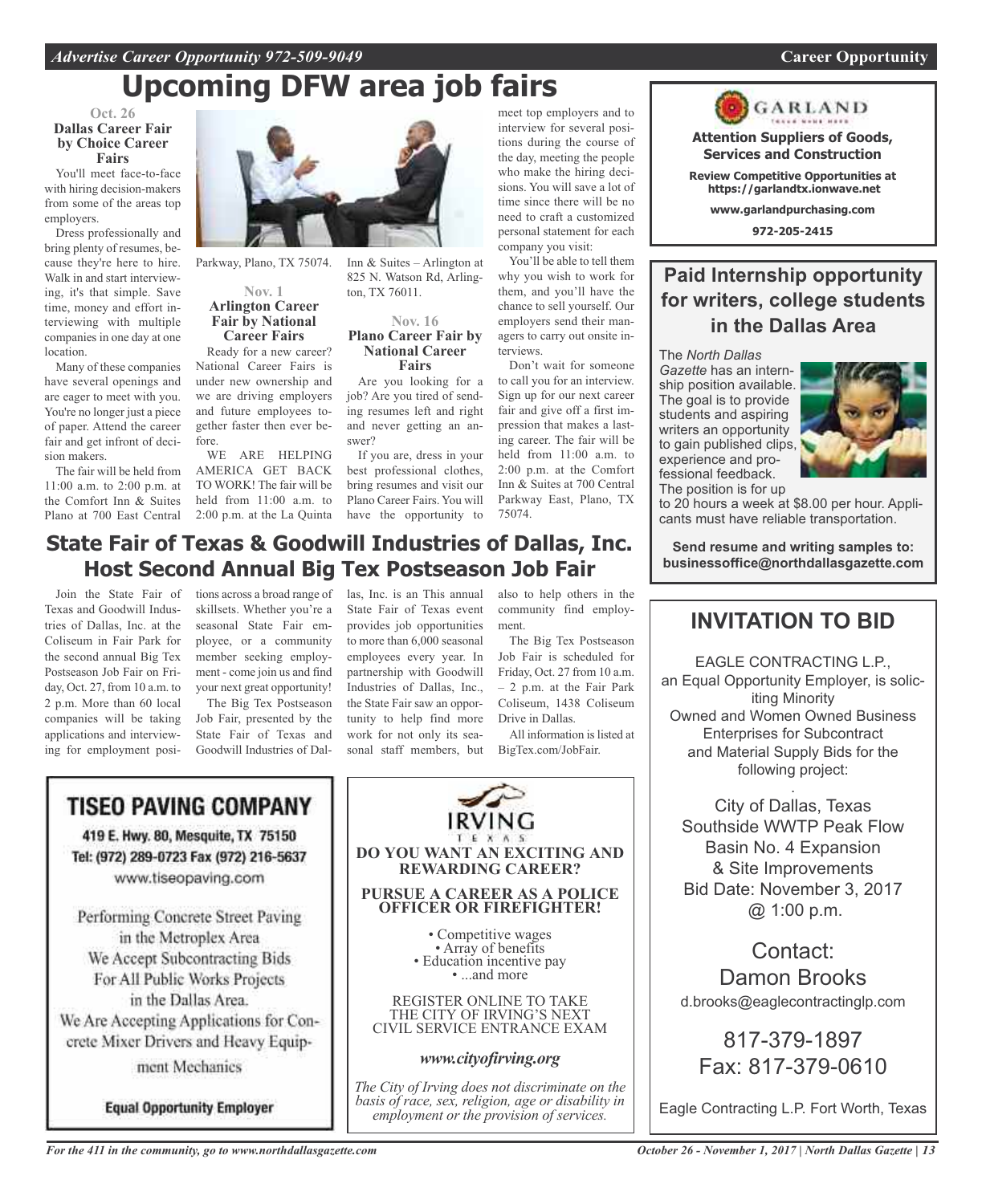### **BETHEL BIBLE FELLOWSHIP, CARROLLTON (A PLACE TO BELONG)**

*NOTICE: Pastor Woodson serves the community by providing "Professional Therapy and Counseling Services" on a "Sliding Fee" scale. To schedule an appointment call the Pastoral Counseling Center at 972-526-4525 or email the church at www.bethelbiblefelloswhip.org*

Discover Hope and Help for daily living; and, you don't have to be a member to come. The Connect-2-Reflect (C2R) meetings are held in comfortable and relaxed homes, one in Carrollton and one in Plano, refreshments are served. Call the church for details.

### **October 29, 9:45 a.m.**

You're invited to our "Prayer and Meditation" at 9:45 am. You will be blessed and inspired. You don't want to miss this as we celebrate service to God our community and all mankind.

### **November 1, 7 p.m.**

Join us in Wednesday's Prayer and Bible Study Class with Pastor Brenda Patterson, Senior Pastor Woodson, Pastor Larry Gardner, Pastor Bernadette and others conducting a new study on the book of Ephesians with supporting chapters and verses. Spiritual maturity is God's desire for you; it's Time to Grow in the Word of God.

Dr. Terrance Woodson,

Senior Pastor 1944 E. Hebron Parkway Carrollton, TX 75007 972-492-4300 www.bethelbiblefelloswhip.org

 $\mathcal{L}_\text{max}$  , which is a set of the set of the set of the set of the set of the set of the set of the set of the set of the set of the set of the set of the set of the set of the set of the set of the set of the set of

### **FELLOWSHIP CHRISTIAN CENTER CHURCH IN ALLEN "THE SHIP"**

**October 29, 8 a.m.** Join us in our Sunday Morning Services as we praise and worship God in the Joycie Turner Fellowship Hall; followed by our Sunday Worship Services; and bring someone with you, you will be blessed.

### **November 1**

Join us in our Wednesday's 12 Noon-Day Live, Prayer and Bible Study and/or our Wednesday Night Live, Prayer and Bible Study at 7 p.m. to learn more about God's Word. Be encouraged by God's plan for your maturity and His glory; and most of all; be prepared to grow.

Dr. W. L. Stafford, Sr., Ed. D. Senior Pastor 1609 14th Street Plano, TX 75074 972-379-3287 www.theship3c.org  $\mathcal{L}_\text{max}$  , which is a set of the set of the set of the set of the set of the set of the set of the set of the set of the set of the set of the set of the set of the set of the set of the set of the set of the set of

### **INSPIRING BODY OF CHRIST CHURCH, Let's Go Fishing! MATTHEW 4:19**

**October 2017** This is our 27th year of celebrating our Church History Month; join us for a month

*Church Happenings is a weekly calendar ofreligious services produced by the North Dallas Gazette.*

*To make additions or corrections to the calendar, contact: religion@northdallasgazette.com*

of activities as we praise God for His 27 years of blessings.

**October 26, 10 a.m.** Join us for Morning Worship Service as we praise and worship God for His Honor and His glory; and don't forget to comeback at 7 p.m. for our Brazilian

**November 1, 7 p.m.** You're invited to our Wednesday's Bible Study class; you will learn what God has to say to us. Come to be encouraged by God's plan for your spiritual growth and His glory.

Pastor Sam Fenceroy Senior Pastor and Pastor Gloria Fenceroy 300 Chisholm Place Plano, TX 75075 972-633-5511 www.mocop.org

 $\overline{\phantom{a}}$  , and the set of the set of the set of the set of the set of the set of the set of the set of the set of the set of the set of the set of the set of the set of the set of the set of the set of the set of the s

**SHILOH MBC IN PLANO (WHERE COMMUNITY BECOMES FAMILY)**

Come and connect to God through Shiloh; grow in

Church.

**October 27, 7 p.m.** All men are invited to Men's Ministry meeting each Friday night at 7 p.m., (IBOC promotes proactive male leadership.)

**October 29, 10 a.m.**

You're invited this Sunday as we praise, worship, honor and magnify God's Holy name in songs and the spoken word.

**October 30, 7 p.m.** Join us in Monday School as we grow in God's Word and learn what God has to say to us.

Pastor Rickie Rush 7701 S Westmoreland Road Dallas, TX 75237 972-372-4262 www.Ibocchurch.org

 $\overline{\phantom{a}}$  , which is a set of the set of the set of the set of the set of the set of the set of the set of the set of the set of the set of the set of the set of the set of the set of the set of the set of the set of th

**MT. OLIVE CHURCH OF PLANO (MOCOP) (Uniting the Body of Christ Among Nations)**

### **MT. OLIVE CHURCH OF PLANO** 300 Chishoim Pl. Plano, TX 75075 972-633-5511 Answers you need, Hope for today is waiting for you... · Sunday School for all ages 8:30 am · Sunday Morning Prayer  $9-30$  am · Sunday Service  $10:00$  am · Wednesday Night Service 7:00 pm Pastor Sam Fenceroy



Pastor Sam<br>y Sun, 9:00pm-10:00pm<br>to 1es.7 PM THE WORD

to Pastor S<br>in: 5:25pm 5:30pm KODNE 1040 AB

Christ through the study of God's Word; and Serve God through service to each other and to the world. John 12:26.

### **October 29, 8 a.m. And 11 a.m.**

Join us for our Morning Services; you will enjoy the fellowship during our 8 a.m. and in the 11 a.m. Worship Services.

### **November 1, 7 p.m.**

You're invited to our Wednesday's Bible Study to learn more about God's Word. Come and be encouraged by God's plan for your maturity and growth; it's all for His glory and His honor. We are, "Growing in Christ through the study of His Word."

### **November 12, 8 a.m. & 11 a.m.**

You are cordially invited to celebrate our 133rd Church Anniversary with us, in both our morning Worship Services. Don't forget to mark your calendars!

Our church ministries offer opportunities for motivation and growth; join us and see. Be blessed of the Lord.

Dr. Isaiah Joshua, Jr. Senior Pastor 920 E. 14th Street Plano, TX 75074 972-423-6695 www.smbcplano.org



NDG now has a "Special Advertising Package"for churches and non-profit organizations that need to let the community know about your Special Event.

### Opportunity You Can Measure...

### **Church Events**

- Church Anniversary
- Pastor's Anniversary
- Women's Day
- Men's Day

### **Non-Profit Org. Events**

- Fundraisers
- (Concerts)
- Special Events
- (Personal or Community)

# Special Rate \$199

(Black & White, per insertion) Ad size - 4.905"x 6"(Quarter Page, B&W) (NOTE: Color Ad \$75 extra per inserion) Production disclaimer - NDG ad meake-ready is not included in promotion. Layout/production of "copy ready"ad will be a nominal extra cost. E-mail ad copy to: Marketing@NorthDallasGazette.com or call our Marketing Department today! -509-9



### **Church Happenings www.NorthDallasGazette.com**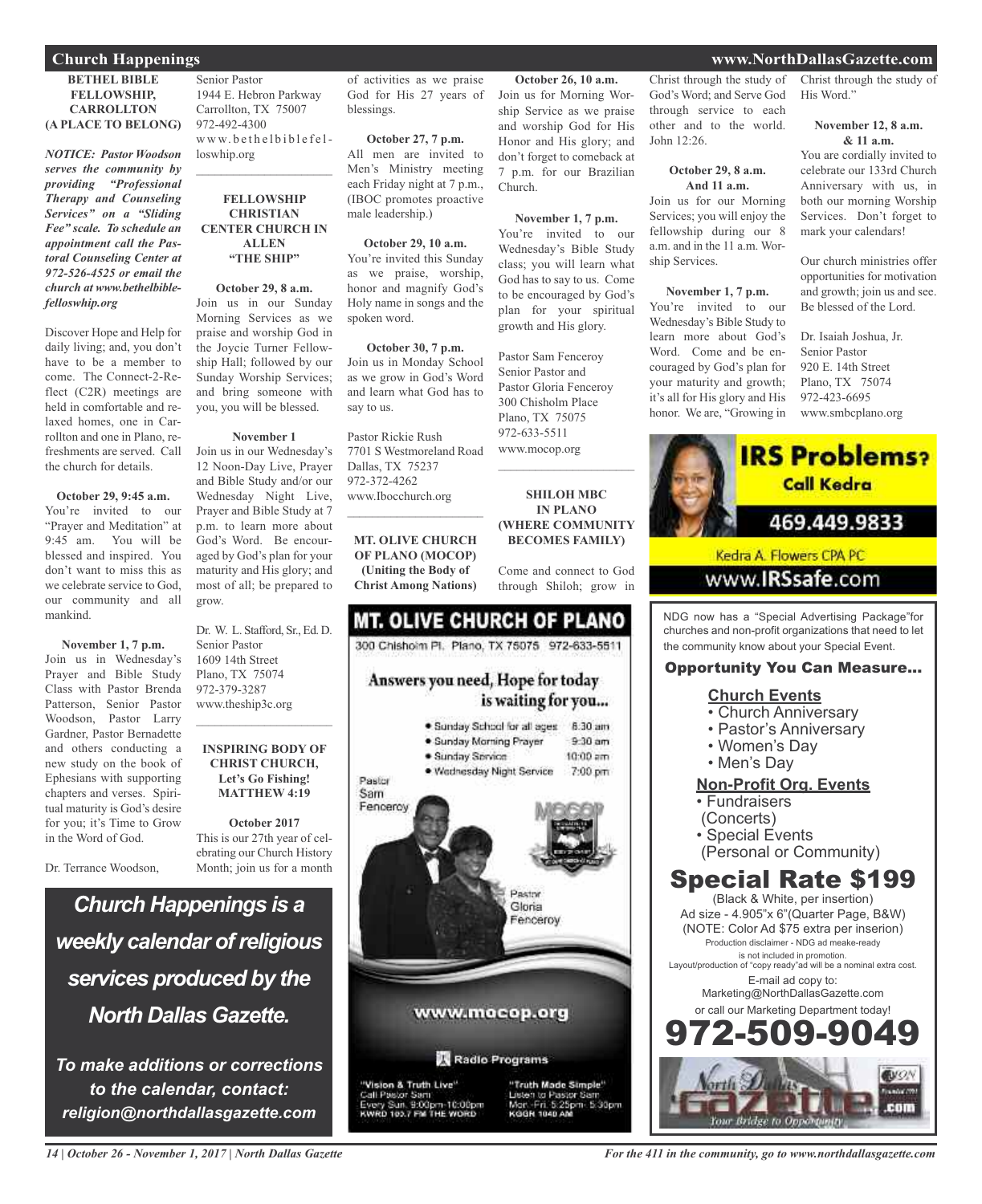# **Oaks of righteousness**



*Send email to: businessoffice@ northdallasgazette.com to sign up for Sister Tarpley's weekly electronic newsletter.*

*"They will be called oaks of righteousness, a planting of the LORD for the display of his splendor"*

### **(Isaiah 61:3)**.

It was the worst time in my life. Feeling betrayed by God, I stormed out of the door and walked up the heavily wooded hill behind my house.

Reaching the hilltop, I raged at God. "God!" I shouted, "Is this how you treat someone who is faithful to You?! I've waited and waited. I've worked and prayed.

And for what? For this?" My lungs hurt and my throat was raw - but I had one more thing to say to God. "I hate You, God! I hate You!"

I sat down on an old oak tree that had broken at the base and was lying on the ground. For the next three hours, I sobbed uncontrollably, unable to speak, unable to pray.

I wondered how God could abandon me. I wondered if He even existed. Maybe I had wasted my life believing in a myth.

Finally, I got up to leave. When I looked over at the fallen oak that I had sat on, I noticed something interesting.

The fallen tree was pointed toward the base of another oak tree - a tree that stood strong and tall with wide spreading branches.

# **BRIEFS**, continued from Page 8

### **Richardson**

Richardson Parks & Recreation is hosting the **41st Huffhines Arts Trails** on Saturday, Oct. 28 from 10 a.m. to 5 p.m. at 1500 Apollo Rd, Richardson. The event will showcase the hand work of more than 150 artists and craftsman for both viewing and purchase. A Craft Beer Garden will be the scene of live music and dancing as well as craft brews, wines, and food options. Activities for children will also be available including an autumn scavenger hunt. Admission and parking are free for attendees. More information for the event can be found here.

*To submit events and announcements, send an email to editor@northdallasgazette.com w i t h headline Community Briefs.*



Hichardson, IX 75081

At that moment, I heard a Him, God was faithful and quiet voice inside me say, "Today, like this broken oak tree, you are a broken man.

But, this brokenness was needed in order for you to become like the large, strong oak tree that stands before you.

Years later, I would look back and know that God Himself had spoken to me out of my period of darkness and silence."

Even when I raged at God and told Him I hated

forgiving.

Today, He has replaced the ashes of my despair with the oil of gladness. He has planted me firmly like a strong and sturdy oak tree, and I live my life in gratitude for His mercy.

Do you find yourself in a dark place? Share your true feelings with God. You'll be surprised how well He is willing to listen.

"It's the simple things..." The simple things in life are



*Fest Concert on the Chevy Big Stage*





Like the widow's mite, a small thing to one person can be great thing to someone else. Ask God to help you to stop and think before you react to little things that irritate you.

Ask God to help you to always appreciate the simple things of life, for they are truly what that you can enjoy.

Thank God for the beaches, mountains, lakes and forests; thank Him for the light and warmth of the sun and the freshness and life in cooling rain.

Thank Him for the wildflower so bright and pretty and the singing bird so beautiful.

Thank Him for a child's love and a pet's devotion; thank Him for a baby's breath and an old person's smile; thank Him for a glass of cold water on a hot summer day.

You could go on and on because there are endless things to be thankful for, but the greatest of all is love. I love you.



*October 26 - November 1, 2017 | North Dallas Gazette | 15*